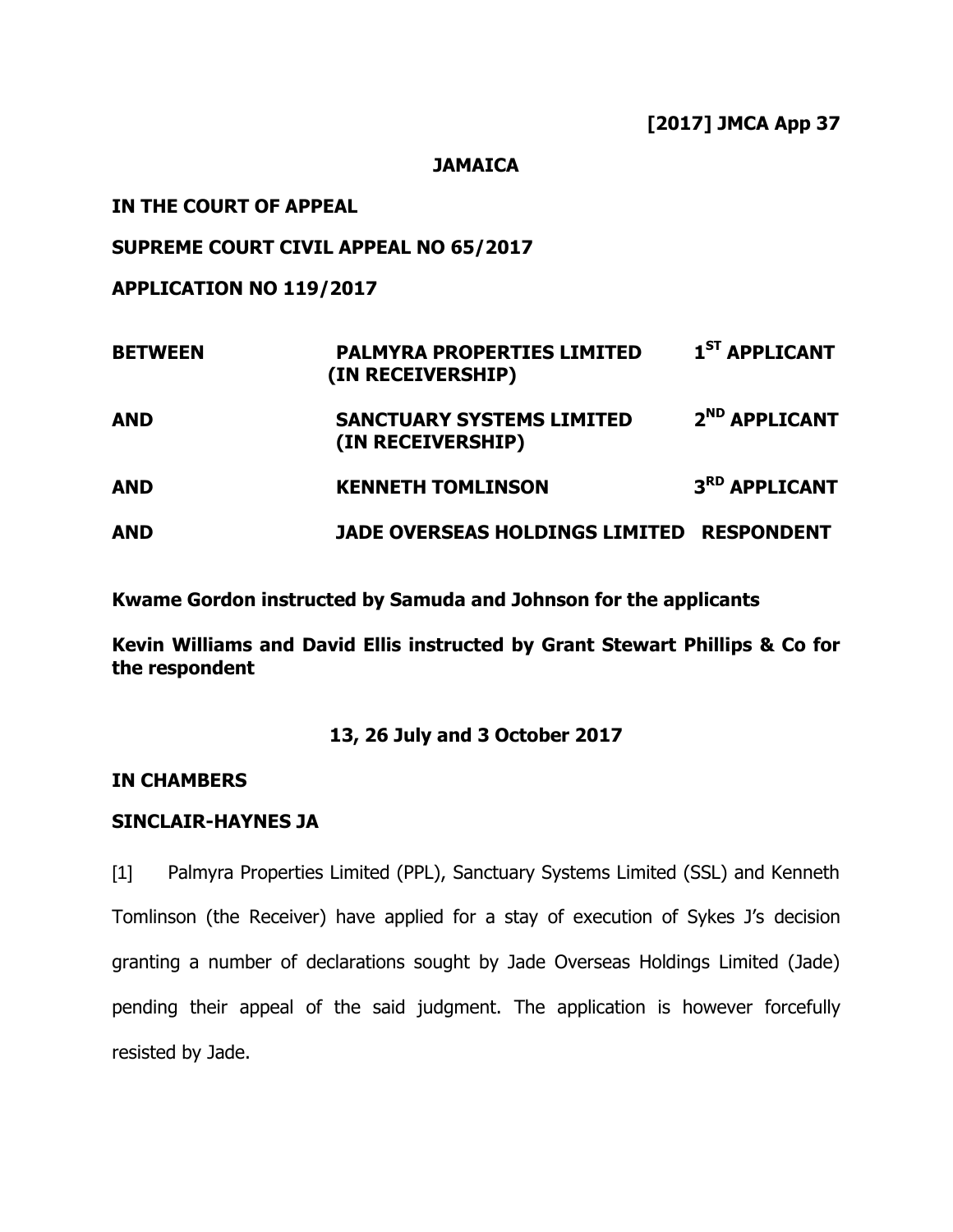#### **The background**

[2] A loan was granted to PPL and SSL. That loan was secured by debenture dated 23 April 2007 (2007 Debenture) by means of which a consortium of debenture holders imposed fixed and floating charges over SSL and PPL"s assets. Clause 5(a) of the 2007 Debenture created a charge as continuing security "over all the undertakings and assets of [PPL and SSL], both present and future". A Facility Agreement was entered into at the same time. A further loan was obtained and a Debenture (the 2009 Debenture) was created over the assets of SSL on 11 August 2009 in favour of one of the debenture holders. Both debentures were registered with the Companies Office of Jamaica.

[3] SSL and PPL subsequently failed to honour their obligations to the debenture holders and were placed in receivership on 23 July 2011. On 30 April 2013, the 3<sup>rd</sup> applicant was appointed receiver (the receiver) of SSL and PPL.

[4] Allegations of fraud were levelled against a former director of PPL, SSL and other persons. It was alleged that they (the former director and others) had defrauded SSL and PPL. Summary judgment was consequently obtained against the directors on 13 January 2011 in the sum of US\$2,270,000.00 in favour of SSL and PPL.

[5] A settlement agreement was entered by the parties whereby the said judgment sum was to be divided among SSL, PPL and the receiver. By order of the court, the said sum is held in a joint account the names of the parties (PPL, SSL and the receiver).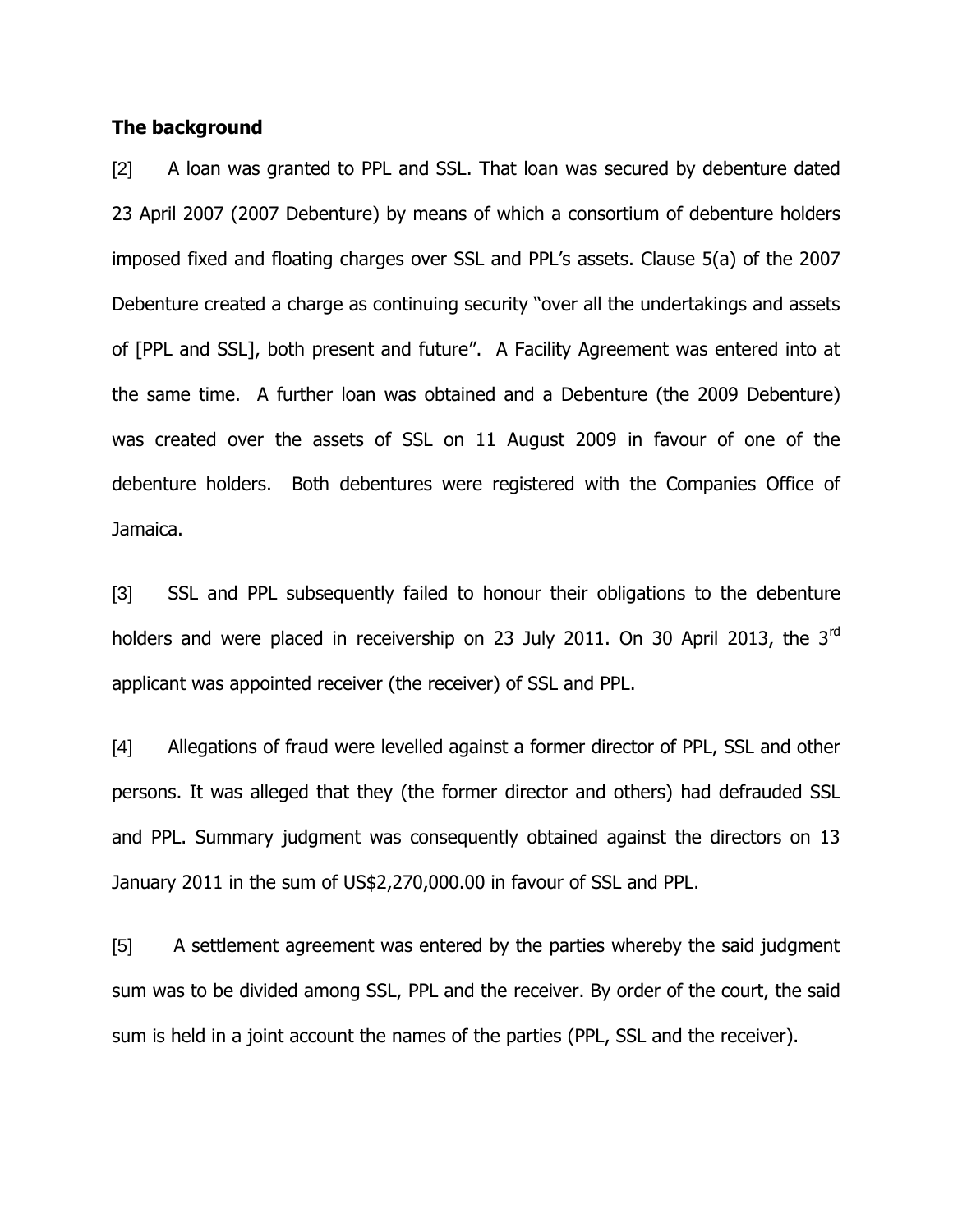[6] At the heart of this application is the ownership of that summary judgment which the learned judge declared to belong to Jade by virtue of an assignment to Jade by SSL and PPL.

#### **Jade's claim**

[7] On 2 September 2013, Jade instituted proceedings against PPL and SSL in which it sought a number of declarations including a declaration that a Management Agreement which PPL and SSL entered into on 25 May 2009 with Jade, effected a valid equitable assignment to Jade.

[8] According to Jade, the Management Agreement was in relation to the funding of litigation. The agreement was that Jade would provide the funds to enable PPL and SSL to pursue the claims against the former director and the others. Under that agreement, PPL and SSL assigned the proceeds of the judgment to Jade.

[9] Jade contended that the Management Agreement also provided that even if there were no recoveries or awards within a 10 year period, PPL and SSL guaranteed that Jade would recover its costs and fees with its full assets. Jade sought an accounting and inquiries and payment of monies due to it. It also claimed damages for breach of trust and conversion.

#### **The defence**

[10] For their part, PPL, SSL and the receiver averred that:

(i) Funds received by the Receiver under the Settlement Agreement are for the Debenture Holders benefit.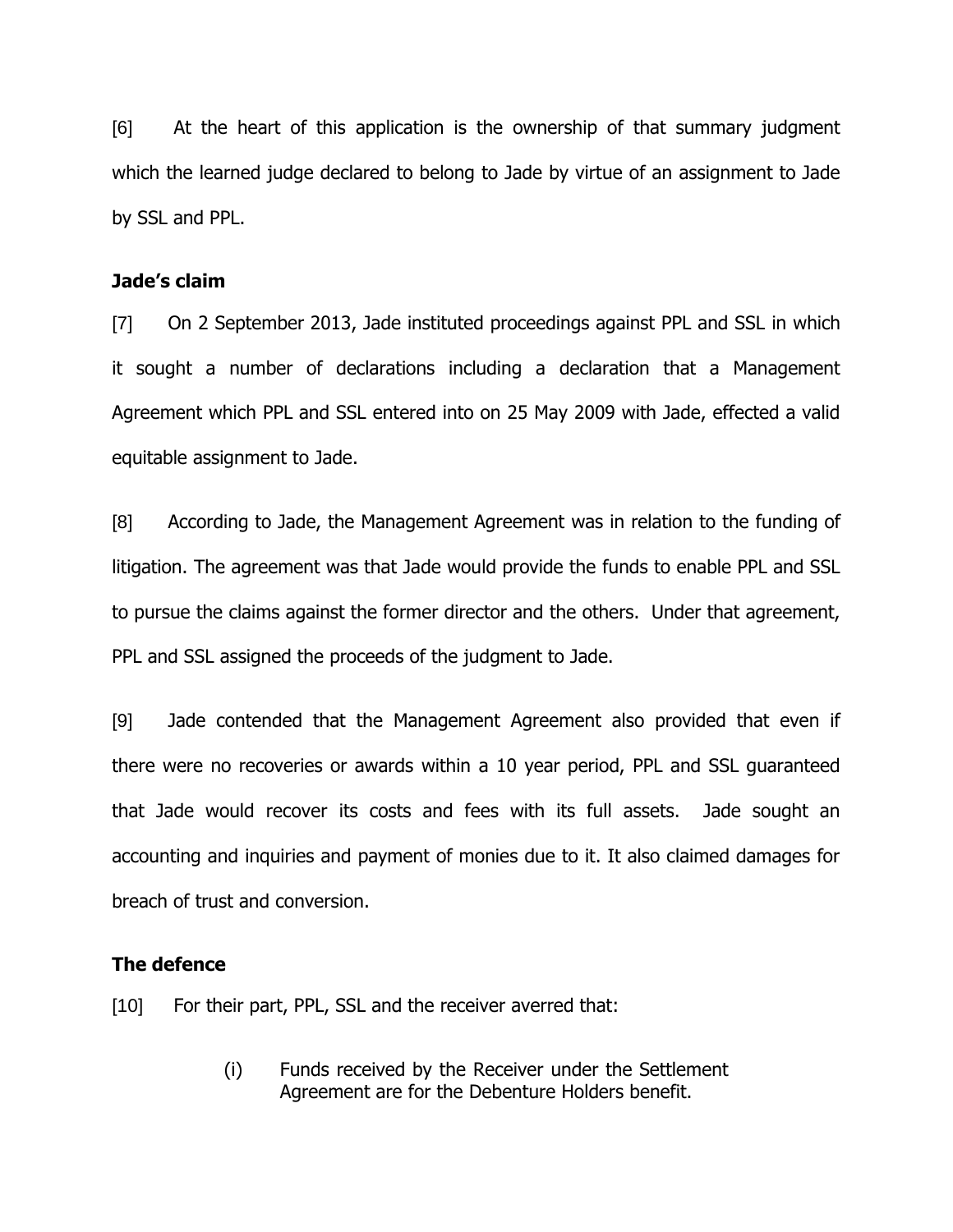- (ii) The Management Agreement triggered an event of automatic crystallization because it created a charge over all of the assets which were already the subject of fixed and floating charges under the 2007 Debenture.
- (iii) The debenture holders" consent was not sought before the Management Agreement was executed. In fact the Receiver was only made aware of the said agreement almost two years after the commencement of the receivership of PPL and SSL.

# **Sykes J's decision**

[11] Sykes J acceded to Jade"s request. In granting the declarations which Jade

sought, the learned judge concluded *inter alia* that:

"[116] **If [sic] follows from what the court has said that the proceeds of the summary judgment cannot be withheld from Jade. The assignment was good and effective to transfer any judgment and its proceeds to Jade from the time it was executed and took effect once the summary judgment was granted**.

[117] Anyone, including SSL, PPL, the receiver and any person who received proceeds of the settlement arrived by the terms of which included the distribution of proceeds of the summary judgment hold those monies on constructive trust for Jade.

[118] The settlement agreement entered into between the receiver and the defendants in the summary judgment case cannot override the management agreement made in May 2009." (Emphasis added)

[12] PPL, SSL and the receiver, being displeased with the learned judge"s decision, on

26 June 2017 filed notice of appeal and an application for a stay of execution pending

the determination of the appeal.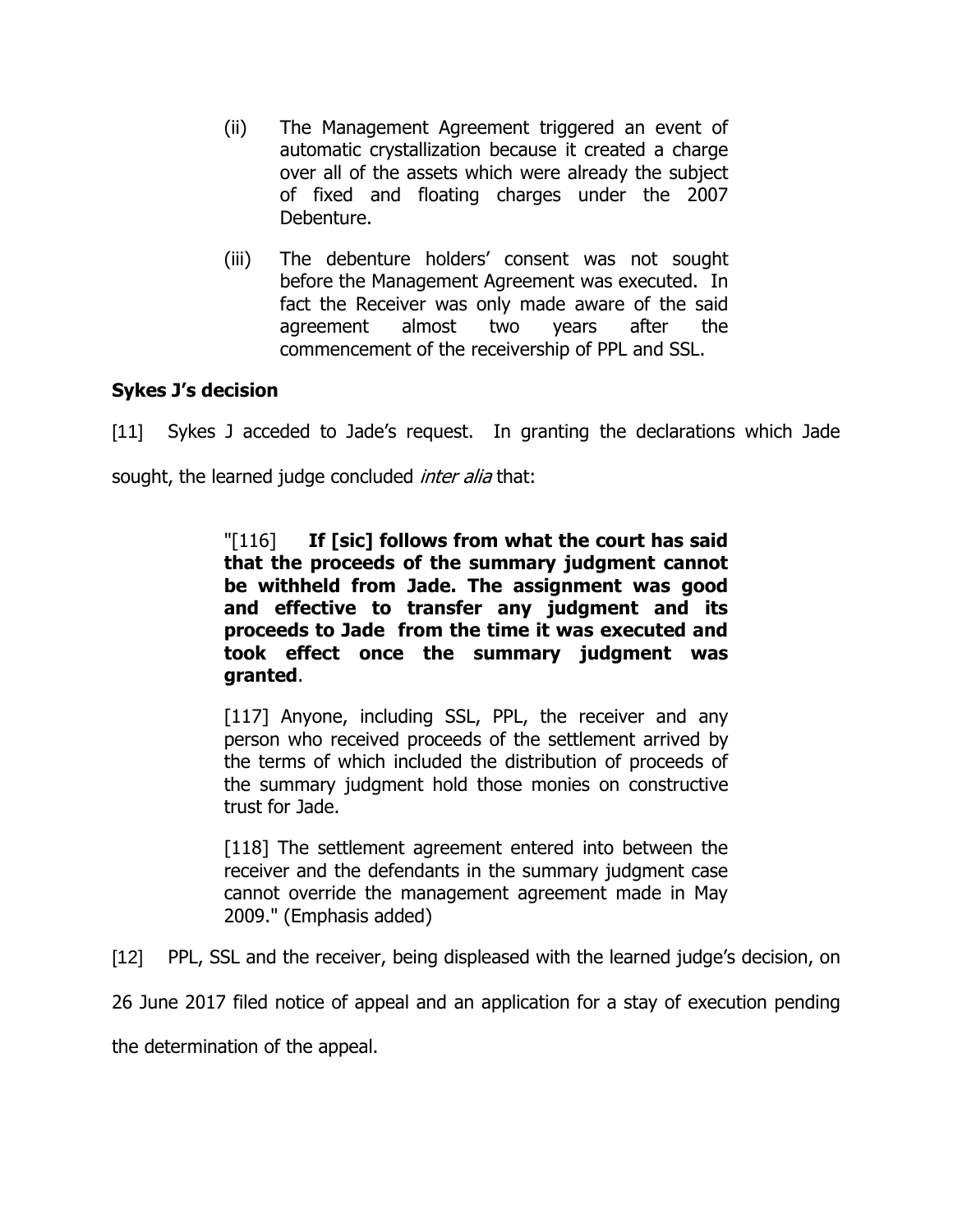[13] The application for a stay of execution was heard by Sykes J who refused the stay and ordered the applicants to pay the costs of the application.

## **The grounds of appeal**

[14] The following are the grounds of appeal:

"a. The learned trial judge erred in law in finding that the management agreement was valid in the circumstances where the management agreement created a charge in conflict with the provisions of a prior Debenture;

b. The learned trial judge erred in law and failed to properly construe the management agreement and in so doing found that it was no more than an agreement for litigation funding when in fact the management agreement created a charge over the assets of the  $1^{\overline{st}}$  and  $2^{\text{nd}}$  Appellants;

c. The learned trial judge erred in law in finding that the management agreement was within the ordinary course of business of the  $1<sup>st</sup>$  and/ or  $2<sup>nd</sup>$  Appellant in circumstances where the management agreement contained provisions which were incongruous with the ordinary course of business;

d. The learned trial judge failed to apply the rules of equity which would have barred the Respondent from the equitable relief sought.

e. The learned trial judge erred in law in finding that the failure to seek the written consent of the debenture holders to enter into the management agreement was not a breach of the Debenture of 2007 and the failure to disclose this management agreement to the debenture holders was not a breach of the Debenture of 2009."

## **Is Sykes J's judgment amenable to a stay?**

## **The respondent's position**

[15] Mr Kevin Williams, on Jade's behalf, opposes the applicants' application for a

stay. Counsel posits that there was no order directing the applicants to make any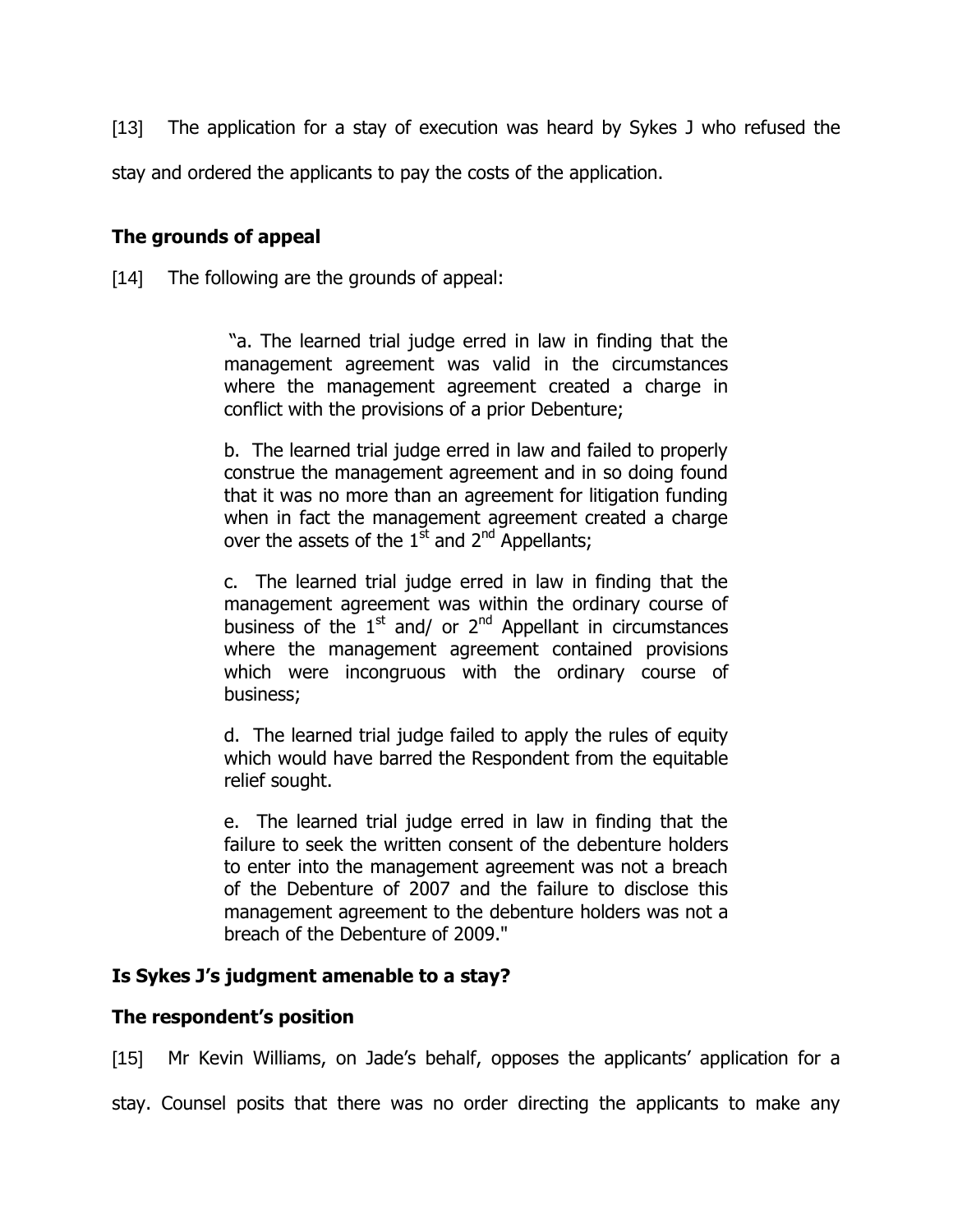payment to Jade. He contends that Sykes J's judgment in the circumstances was declaratory and therefore cannot be stayed.

[16] Counsel referred the court to section 10 of the Judicature (Appellate Jurisdiction) Act and rule 2.14 of the Court of Appeal Rules 2002. He also directed the court's attention to the cases, **Norman Washington Manley Bowen v Shahine Robinson and Neville Williams** [2010] JMCA App 27, **Dennis Atkinson v Development Bank of Jamaica Limited** [2015] JMCA App 40 and **Harold Miller v Ocean Breeze Hotel Limited and Carlene Miller** [2016] JMCA App 1 in support of his contention that the Sykes J order was declaratory hence this court has no power to grant a stay.

#### **The applicant's position**

[17] Mr Kwame Gordon, on the applicants" behalf, acknowledged that stays are not granted in respect of declaratory judgments; he too referred the court to the case of **Bowen v Robinson & Williams**. Counsel however argued that although the learned judge did not expressly order the defendant "to act in a certain way", implicit in his order that the receiver was to hold the proceeds of the summary judgment on constructive trust for Jade, is a requirement for the receiver to deliver up or pay over the said proceeds to Jade.

[18] Mr Gordon also points out that the learned judge not only granted the declarations which Jade sought, he ruled that:

> (a) the proceeds of the Summary Judgment could not be withheld from Jade; and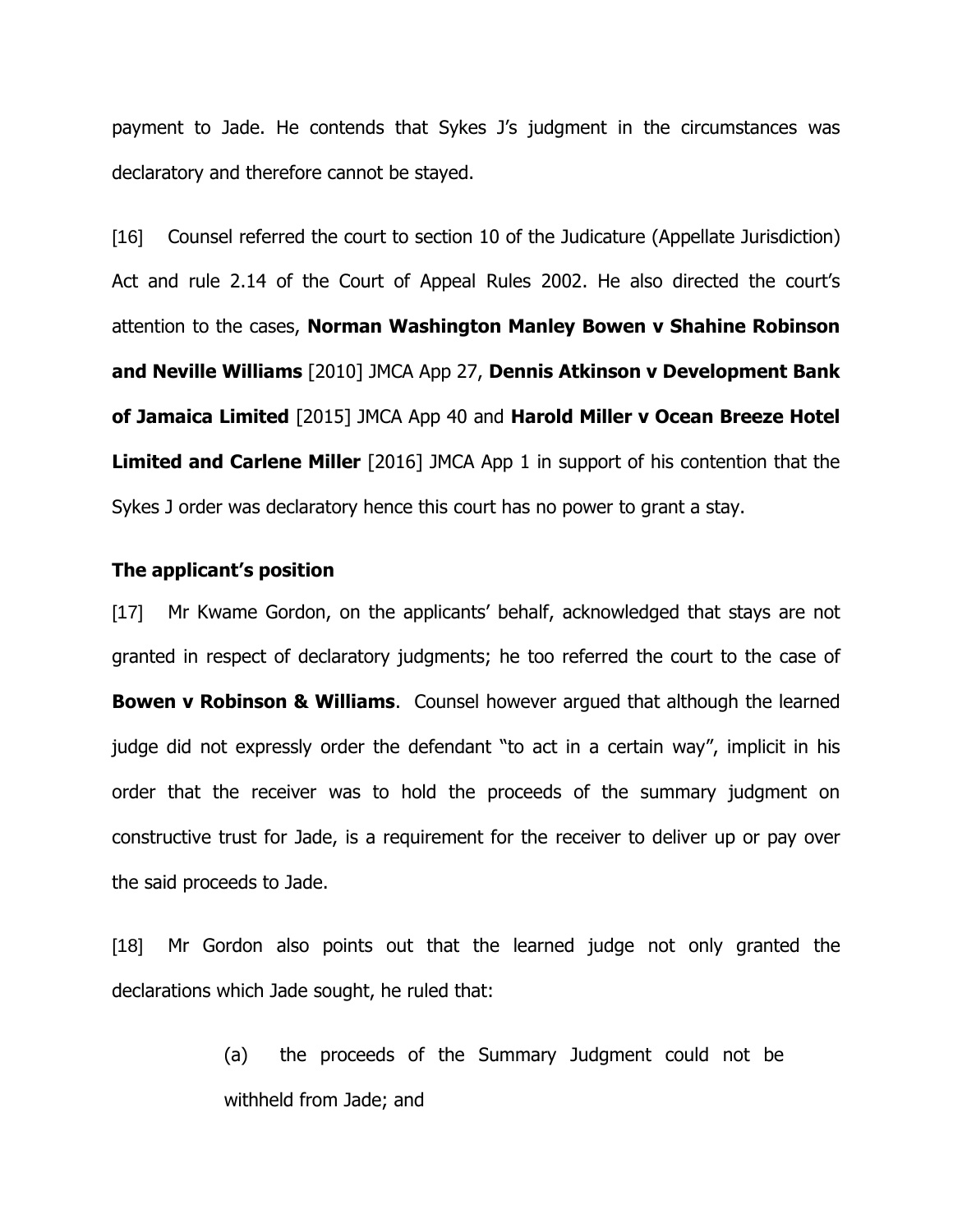(b) the sums were held on constructive trust for the respondent.

[19] Counsel argued that if the receiver fails to comply, the order may be enforced against him. In those circumstances, he submits, the judgment is not purely declaratory and therefore is capable of being the subject of an order for a stay. Counsel also pointed the court"s attention to the submissions filed on behalf of Jade which supports counsel's contention that there is an executory element to the judge's order.

[20] The submissions further state that the funds in issue are held in an escrow account at the First Global Bank Limited pursuant to Sykes J"s order of 2014 which declared that Jade was legally entitled to the said funds and that the said funds are held in trust for Jade. FGB is therefore obliged to hold the said funds, and make the same available to Jade.

[21] Counsel also referred the court to the submissions advanced on behalf of Jade which stated that:

> "...been kept out of its funds for several years by the actions of [PPL, SSL and the Receiver] in breach of the management agreement...Therefore [Jade] should now be permitted to enjoy the fruit of judgment..."

[22] It was counsel's submission that by that statement the learned judge has made it plain that Jade is entitled to enjoy the fruits of the judgment. If the judgment was merely declaratory, there would not have been any discussion about the fruit of the judgment, counsel argued. Nor would there be an expectation to enjoy the fruits of the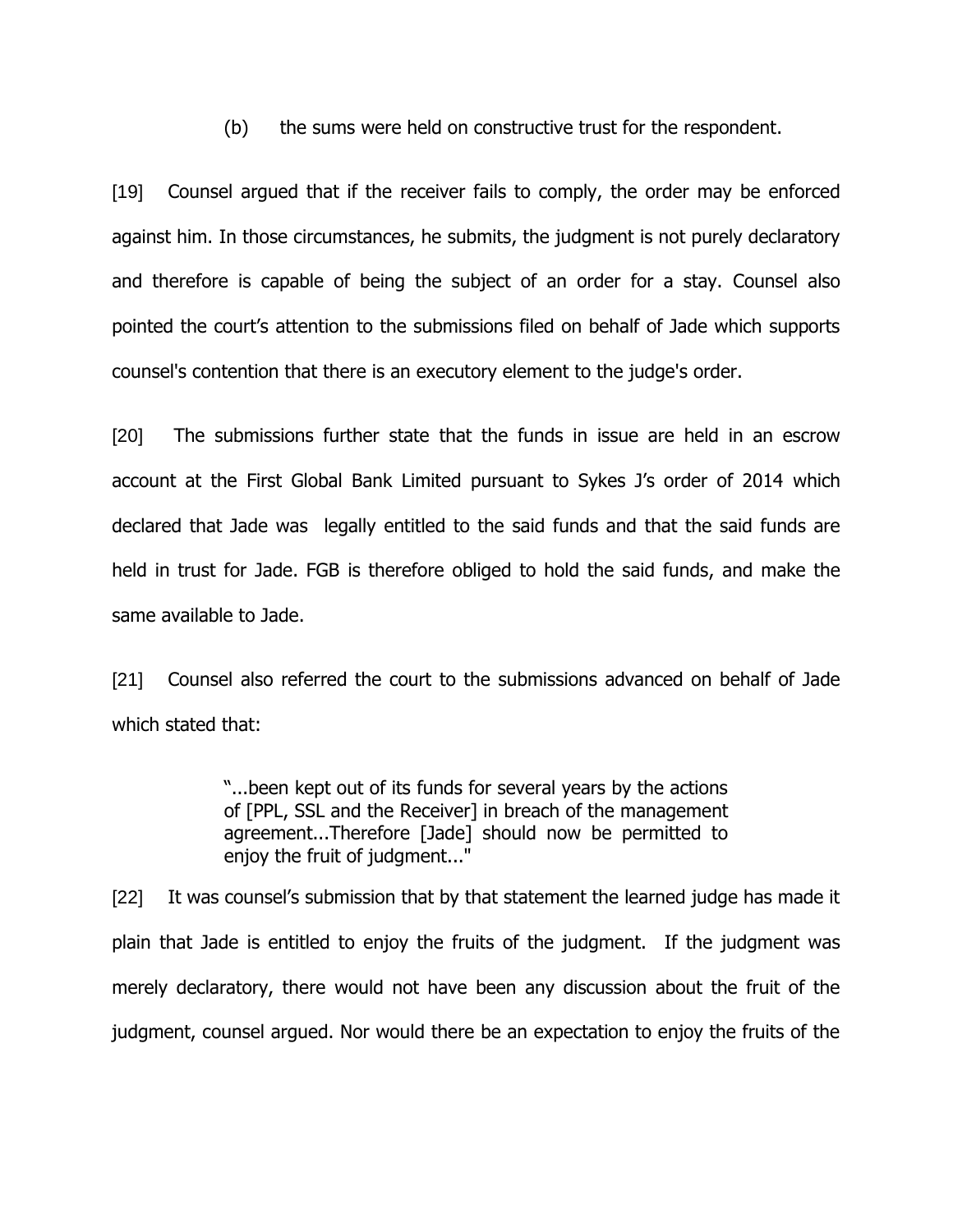judgment. It was counsel's submission that without a stay, the respondent would be at liberty to recover the said sums.

[23] In support of that submission, counsel directed the court's attention to paragraph 13 of the submissions filed on Jade"s behalf at which counsel submitted that:

> "... the funds which are a part of the subject matter of this case are held in an escrow account at the First Global Bank Limited in accordance with the 2014 Order of the Court of Appeal. Sykes J"s judgment declares that at all material times, Jade Overseas holdings Limited were legally entitled to the funds and any party holding the same, holds the same on trust for the respondent."

[24] Mr Gordon also referred the court to Jade"s counsel"s expressed opinion that the sums which are held in the joint accounts in the names of PPL and SSL are to be paid over to Jade. Counsel submitted that the effect of Sykes J"s judgment must be considered. He postulated that if a stay is not granted, there is nothing to prevent Jade from attempting to recover the said sum.

#### **Discussion**

[25] The following statement of the learned authors of the text, The Declaratory Judgment,  $2^{nd}$  edition, Zamir and Woolf, explaining the difference between declaratory and executory judgments, has been endorsed by this court in a number of matters (see **Norman Washington Manley Bowen v Shahine Robinson and Neville Williams**; **Dennis Atkinson v Development Bank of Jamaica Limited**; and **Harold Miller v Ocean Breeze Hotel Limited and Carlene Miller**).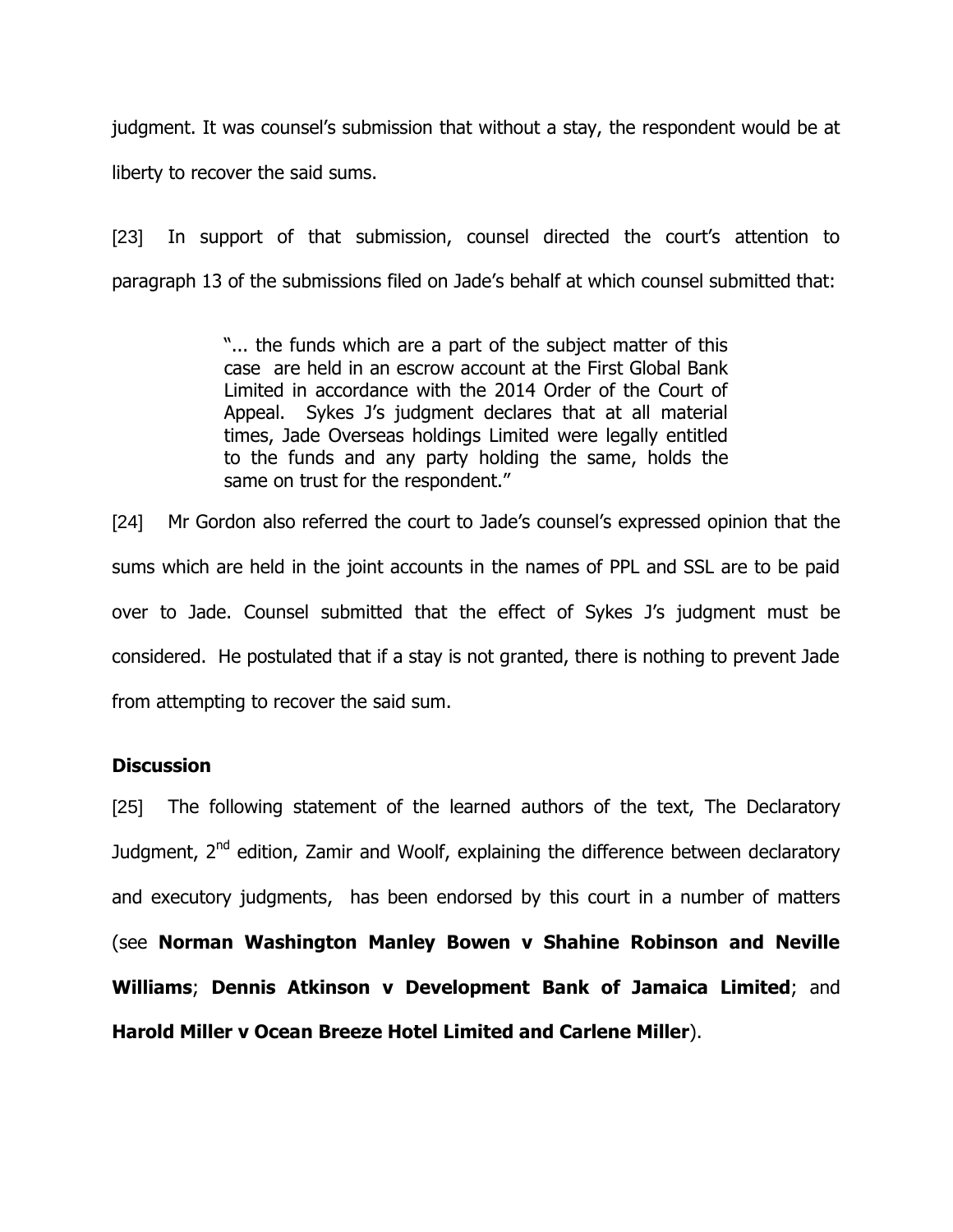"A declaratory judgement is a formal statement by a court pronouncing upon the existence or non-existence of a legal state of affairs. It is to be contrasted with an executory, in other words, coercive judgement which can be enforced by the courts. In the case of an executory judgment, the courts determine the respective rights of the parties and then order the defendant to act in a certain way, for example, by an order to pay damages or to refrain from interfering with the plaintiff"s rights; if the order is disregarded, it can be enforced by official action, usually by levying execution against the defendant"s property or by imprisoning him for contempt of court. A declaratory judgment, on the other hand, pronounces upon a legal relationship but does not contain any order which can be enforced against the defendant. Thus the court may, for example, declare that the plaintiff is the owner of a certain property, that he is a British subject, that a contract to which he is a party has or has not been determined, or that a notice served upon him by a public body is invalid and of no effect. In other words, the declaration simply pronounces on what is the legal position."

[26] It is true that the learned judge refrained from explicitly ordering the judgment sum to be paid to Jade. The learned judge"s following conclusions at paragraphs [116], [117] and [118], as set out in paragraph [11] herein, can be interpreted as supportive of Mr Gordon"s view:

[27] Strongly supportive of the argument advanced by Mr Gordon that implicit in Sykes J's orders at paragraphs 116, 117, and 118 of his judgment is an executory element; is the learned judge"s statement that **"any person who received proceeds of the settlement arrived at by the terms of which included the distribution of proceeds of the summary judgment hold those monies on constructive trust for Jade**" (Emphasis added).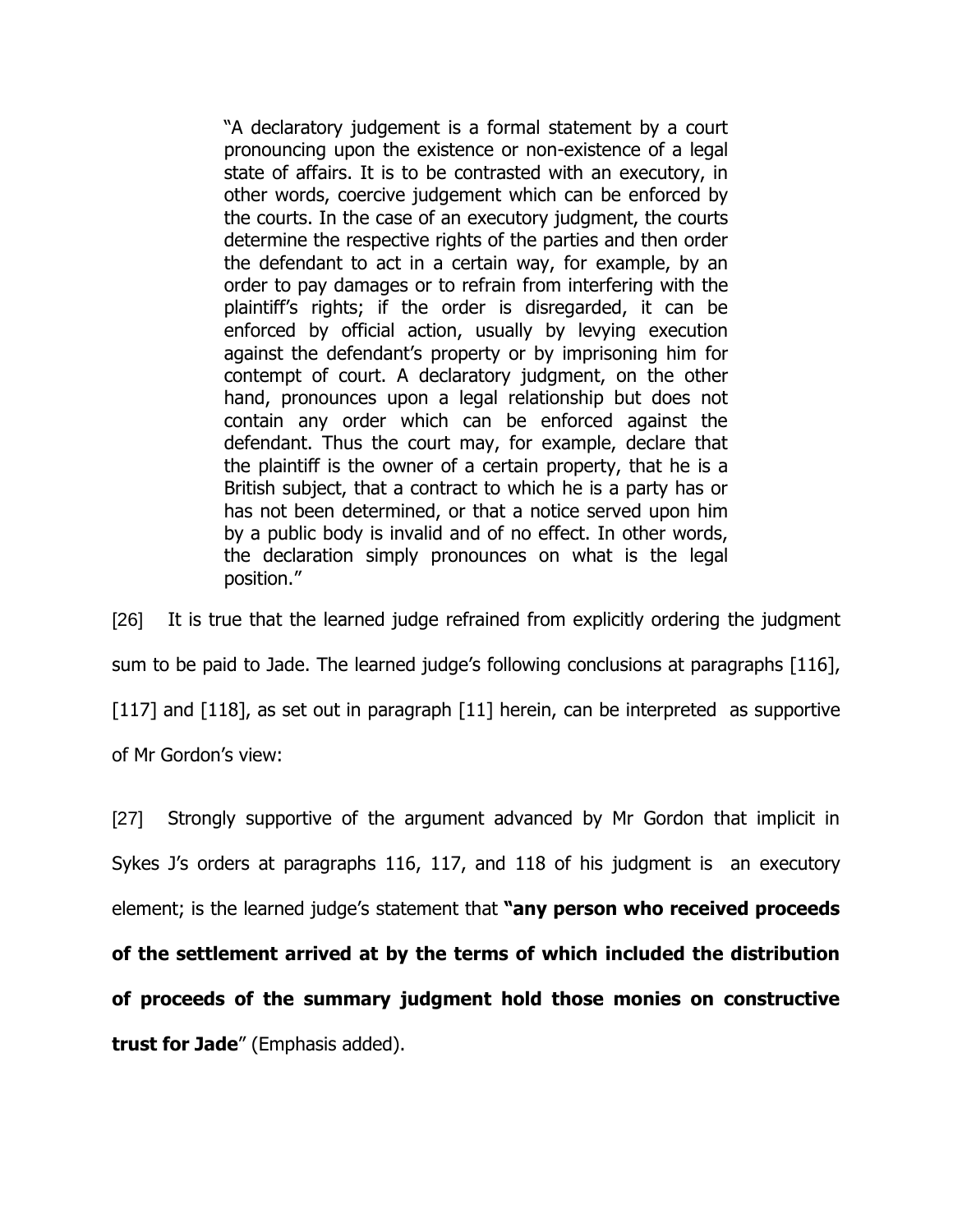[28] A pertinent question arises. Would Jade be able to compel the receiver to pay over the proceeds of the summary judgment on the basis of the judge"s findings? If, as counsel posits, that on the learned judge"s order there is the likelihood of the applicants being compelled to pay the proceeds over to Jade, counsel's submission that the judge's orders are not purely declaratory is meritorious.

[29] Indeed there is a strong argument that should Jade demand payment, the receiver, being an officer of the court, would be duty bound to obey the spirit of the judge's decision.

[30] Mr Gordon's argument that the judge's conclusion that the proceeds are held on trust by the receiver for Jade, is a requirement for the receiver to deliver up or pay over the said proceeds is therefore not merely fanciful.

[31] Mr Gordon's submission that the judge's conclusion that the proceeds of the summary judgment cannot be withheld from Jade is to be interpreted that Jade is able to avail itself of the fruit of the judgment is not without merit. Counsel"s submission that the learned judge"s pronouncement that the settlement agreement "cannot override the management agreement made in May 2009" can be interpreted to mean that Jade has an immediate right of access to the fruit of the judgment. It is not improbable that such a conclusion can reasonably lead Jade to the conclusion that it has an immediate right to obtain the fruits of its judgment. The learned judge's further conclusion that the proceeds of the summary judgment cannot be withheld from Jade also tends to supports such a conclusion.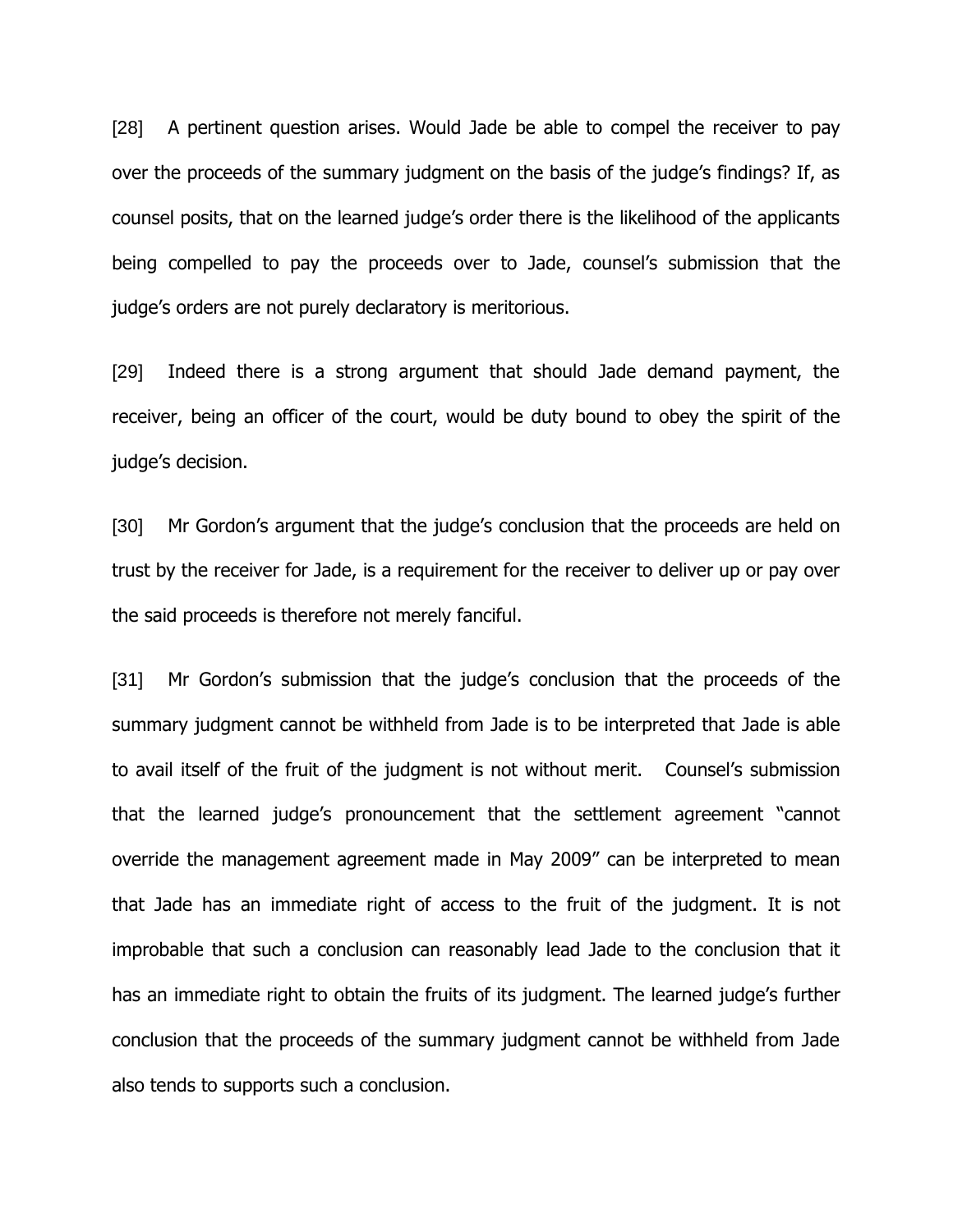[32] In light of the forgoing, the learned judge's conclusions could reasonably lend themselves to the view that the orders are not purely declaratory. Indeed they seem to strengthen counsel"s submission that the judgment contains an executory element.

## **Is there a chance of the applicants succeeding on the appeal?**

[33] It was well said by Moor-Bick J in **International Finance Corporation v** 

**Utexafrica S.P.R.L** [2001] EWHC 508 (Comm) that:

"A person who held a regular judgment even a default judgment, has something of value and in order to avoid injustice he should not be deprived of it without good reason."

[34] Undoubtedly a successful litigant ought not to be deprived of the fruits of his

judgment. But although that is an important consideration, it is not the only one. The

proper approach in determining whether a stay ought to be granted was expressed by

#### Clarke LJ in **Hammond Suddard Solicitors v Agrichem International Holdings**

**Ltd** [2001] EWCA Civ 2065. At Paragraph 22 the learned judge said:

"...Whether the court should exercise its discretion to grant a stay will depend upon all the circumstances of the case, but the essential question is whether there is a risk of injustice to one or other or both parties if it grants or refuses a stay. In particular, if a stay is refused what are the risks of the appeal being stifled? If a stay is granted and the appeal fails, what are the risks that the respondent will be unable to enforce the judgment? On the other hand, if a stay is refused and the appeal succeeds, and the judgment is enforced in the meantime, what are the risks of the appellant being unable to recover any monies paid from the respondent?"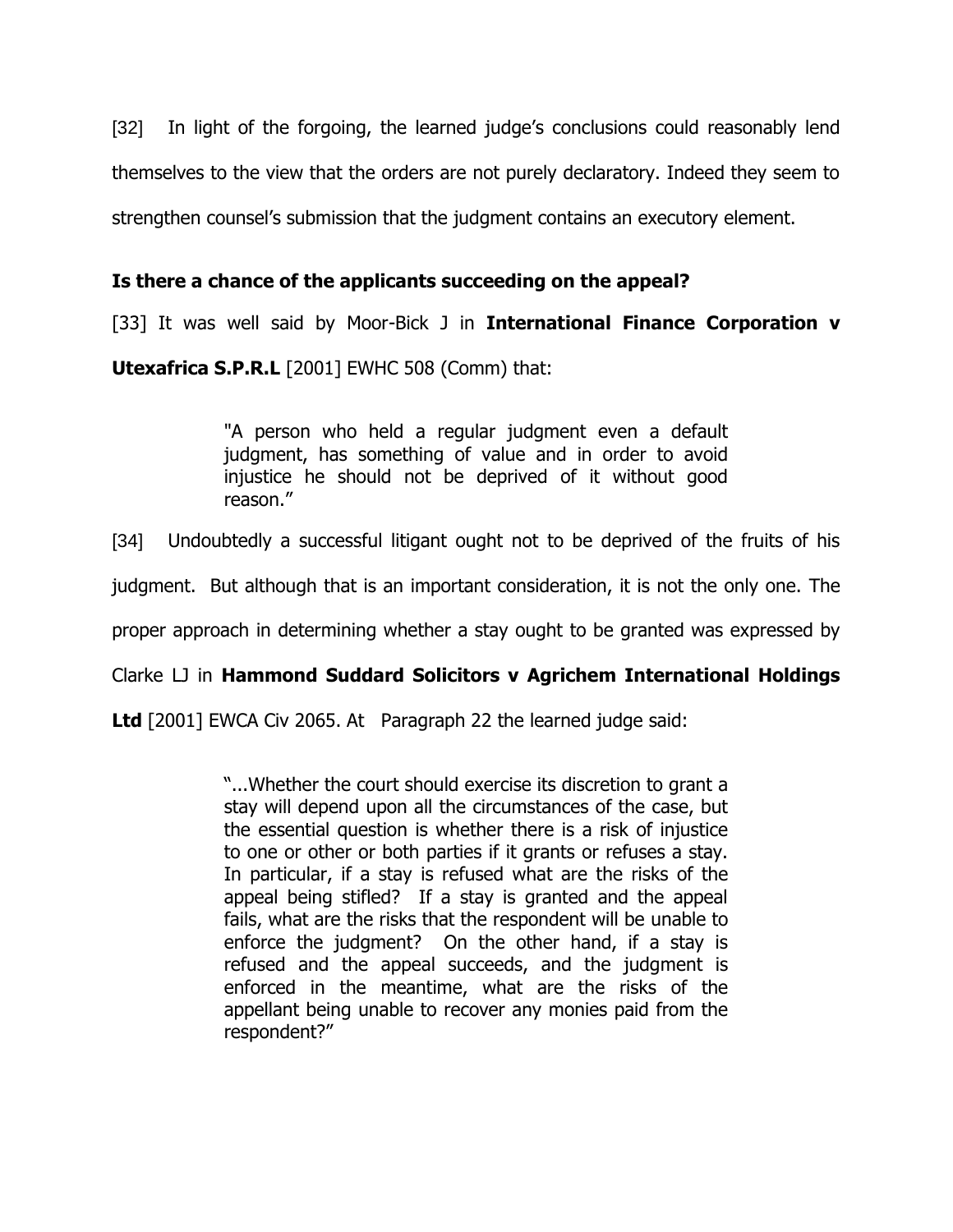[35] That approach has been repeatedly adopted by this court in a number of matters including **Watersports Enterprises Ltd and Jamaica Grande Limited, Grand Resort Ltd and Urban Development Corporation** (unreported), Court of Appeal, Jamaica, Supreme Court Civil Appeal No 110/2008, Application No 159/2008, judgment delivered 4 February 2009; and **Crown Motors Limited and Key Motors Limited and Executive Motors Limited v First Trade International Bank & Trust Limited (In liquidation**) [2016] JMCA Civ 6. The applicants must therefore demonstrate that there is a realistic prospect of the matter being resolved in their favour and without a stay, ruin confronts them (see **Linotype-Hell Finance Ltd v Baker** [1992] 4 All ER 887).

#### **The applicants' submissions**

[36] Mr Gordon submits that the applicants have a good chance of succeeding on the appeal. He contends that of the several issues which have arisen, the following two main issues fall for determination:

> "a. Could the charge created pursuant to the Management Agreement be considered to be within the ordinary course of business?

> b. Did the charge created pursuant to the Management Agreement trigger an event of automatic crystallization?"

[37] Counsel submitted that the Management Agreement contains a charge which, he contends, is evidenced by section iv of the Agreement. The effect of this charge was to guarantee the payment of Jade"s cost and fees by using all of the same assets which were already the subject of a charge pursuant to the 2007 Debenture. This, he argued,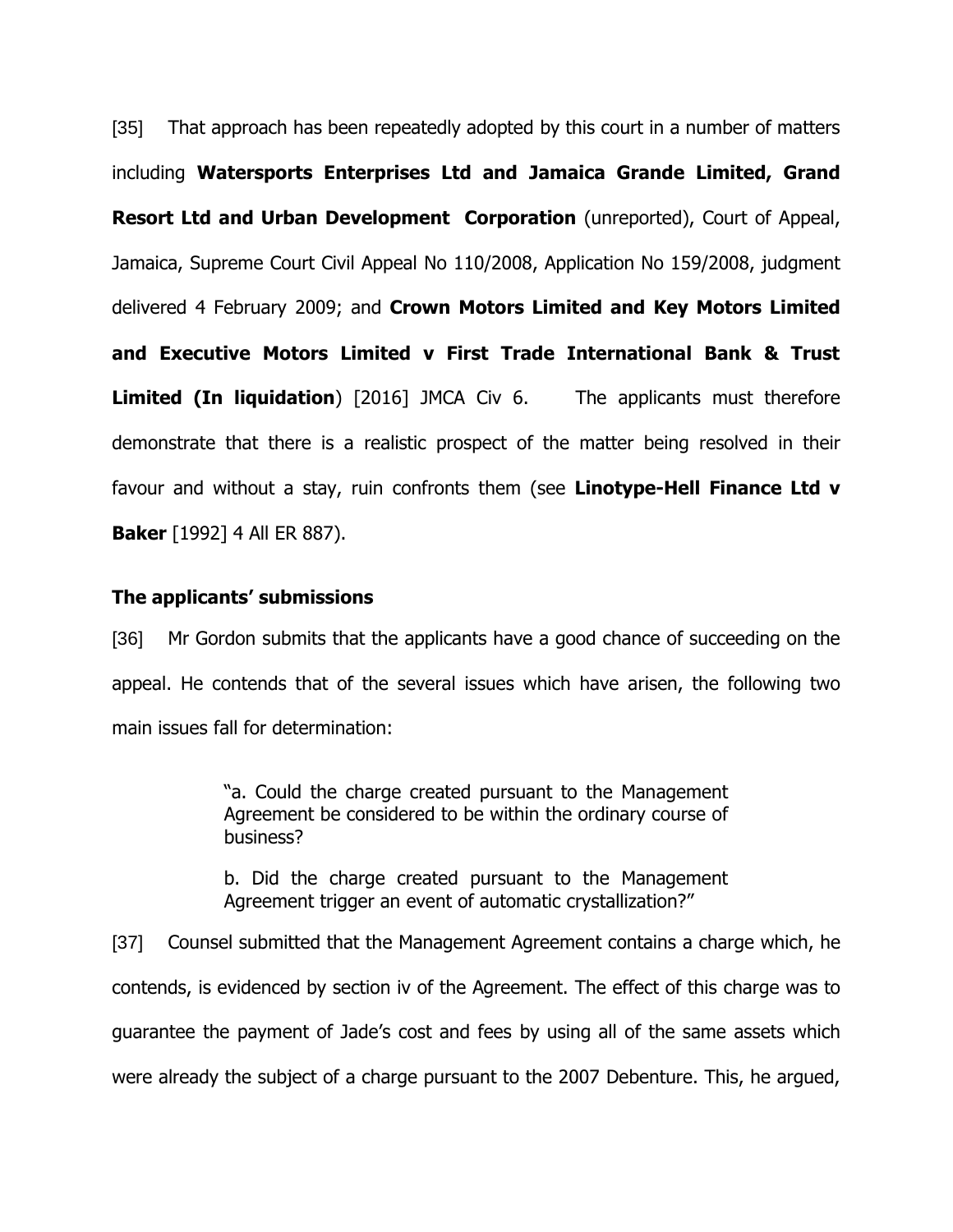conflicted with the provisions of the debenture which expressly forbade the creation of other charges without prior consent.

[38] Counsel posited that the creation of such a charge could never have been contemplated by the parties as being in the ordinary course of business as it directly undermines the efficacy of the security which the 2007 Debenture provided.

[39] Counsel further argued that Sykes J's declaration that the Management Agreement was valid and entitled Jade to enforce the said charge in accordance with said Agreement presents the following problems:

- "(a) The charge is in direct conflict with the provisions of the 2007 Debenture 2007 [sic].
- (b) [The] judgment suggests that it is legally permissible for a borrower to create a charge in conflict with an earlier charge and without the consent of the earlier chargee, despite the provisions of a debenture requiring consent so to do.
- (c) The effect of the said judgment is that the priority status of a debenture holder who registered his charge in accordance with the provisions and formalities of the law, could be overruled by a subsequent chargee.
- (d) Another effect of the said judgment is that a borrower can withhold from a chargee, information regarding the creation of a subsequent chargee, despite the provisions of the earlier chargee forbidding the act."

[40] Counsel also postulated that by virtue of clause 9 of the debenture, automatic crystallization was triggered by the creation of this subsequent charge pursuant to the Management Agreement. The effect of automatic crystallization is that the purported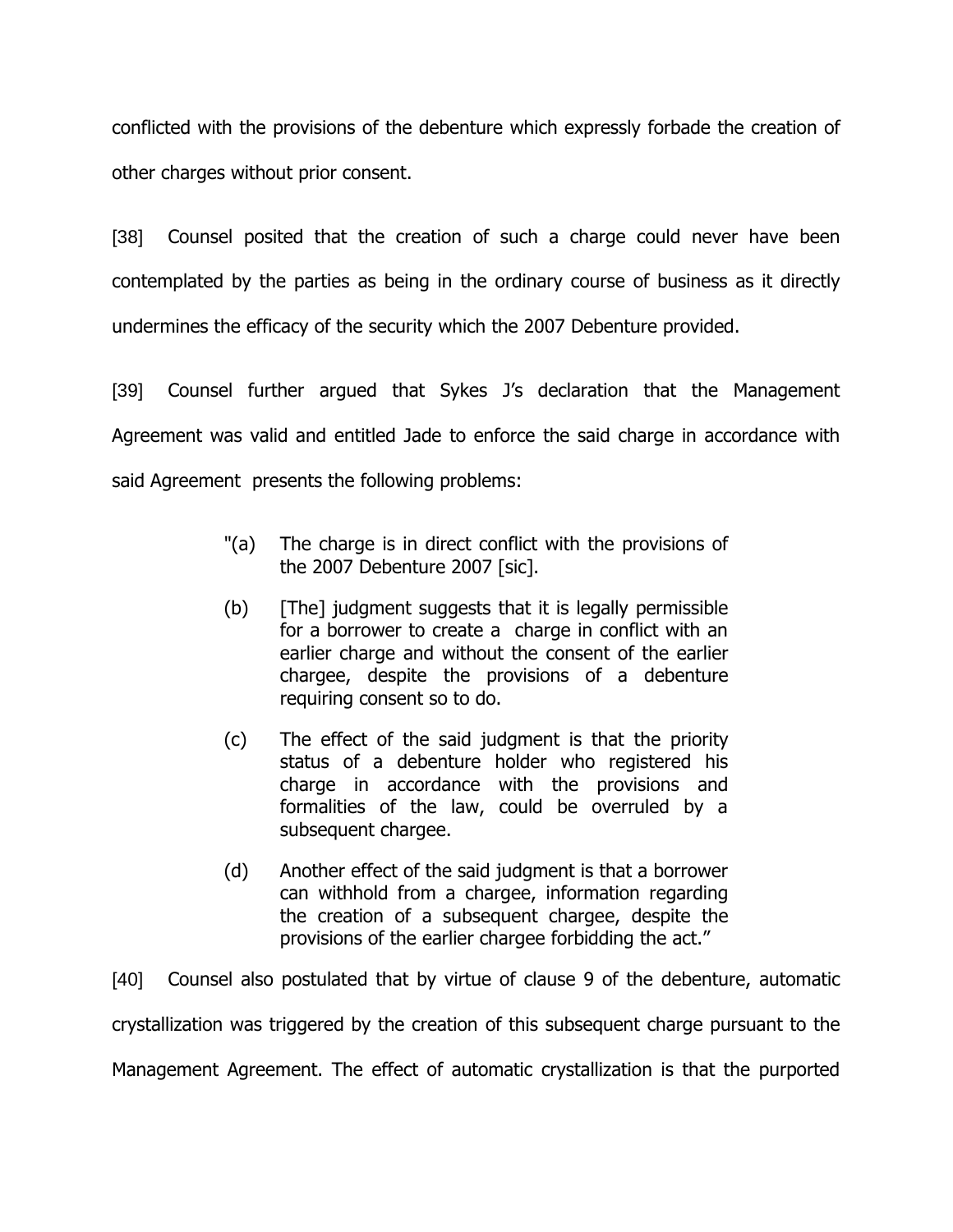transfers or assignments under the Management Agreement are ineffective. In support of this submission, counsel relied on the New Zealand Supreme Court case, **Re Manurewa Transport Limited** [1971] NZLR 909.

[41] Counsel submitted that the parties agreed that the borrower ought not to have created another charge over the assets without consent. Such an attempt has therefore triggered automatic crystallization. The court is therefore able to give effect to the expressed intention of the parties and hold that the floating charge has automatically crystallized. For that proposition he relied on the English case, **Re Brightlife** [1986] 3 All ER 673.

[42] Counsel also relied on the preliminary view Mangatal J expressed on the issue, in respect of an application by Jade for an injunction ([2013] JMCC Comm 17). The learned judge opined at paragraph [60]:

> "...the law and construction of the relevant Instruments, that PPL and SSL could not without the prior written, or alternatively, other consent of the PPL Debenture Holders, create the charge or indebtedness which they purportedly created in favour of Jade - Clause 7 of the PPL Debenture and Clauses 12.2.1. and 12.2.2 of the Facility Agreement, In addition, it is my provisional view that entry into the Management Agreement may well have effectively triggered the automatic crystallization of the Floating Charge in the PPL Debenture into a fixed charge. However, because this is not the clearest point, I have relied more on my findings on the aspect of the case to do with whether the Management Agreement was an assignment in the ordinary course of business, and Jade"s notice of the restrictive clauses in the Debentures."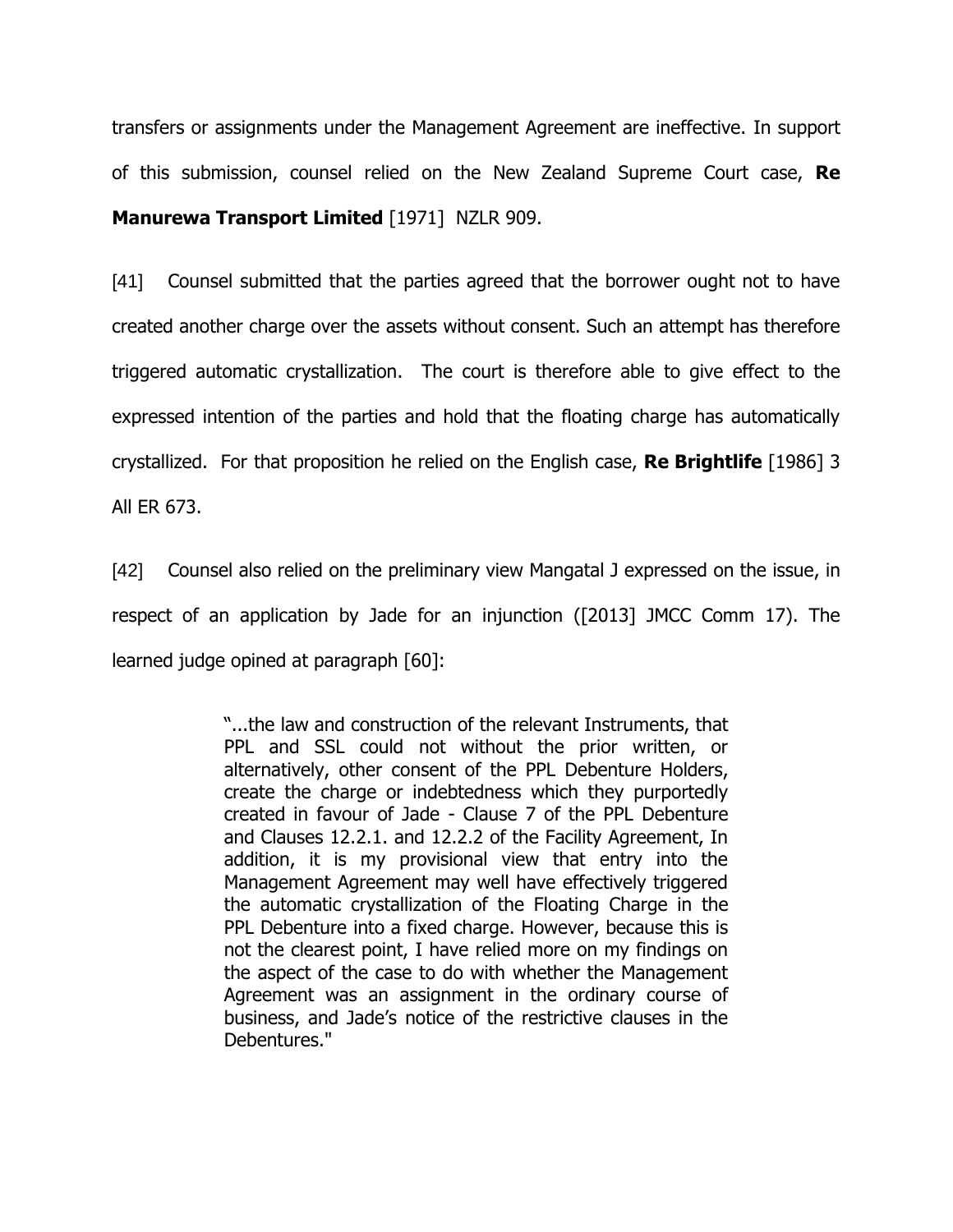Counsel further highlighted Mangatal J"s copious reference to Andrew Burgess" work, Commonwealth Caribbean Company Law.

#### **The respondent's submission**

[43] It was Mr Williams' submission however that in any event the application has not demonstrated that the applicants have a realistic chance or prospect of succeeding on the appeal. According to counsel, the evidence on which the applicant relied, spoke only to the nature of the legal issues which were determined by the learned judge. It provided no cogent indication of a contention on which a conclusion could be made that the applicant has a realistic prospect of succeeding on appeal.

[44] The grounds of appeal, counsel argued, have no real prospect of succeeding. According to counsel, on the facts, the inter-relationship between the language of the 2007 debenture and the Facilities Agreement expressly permitted the companies to enter into the management agreement as it was in the normal course of business.

[45] The learned judge's conclusion on the facts and on the law, cannot, he argued, be successfully challenged.

#### **Discussion**

[46] In determining whether there is a chance of the applicants succeeding on their appeal is necessary to consider the arguments advanced by the parties in respect of the applicants' grounds of appeal.

[47] For convenience, grounds a and b will be considered together.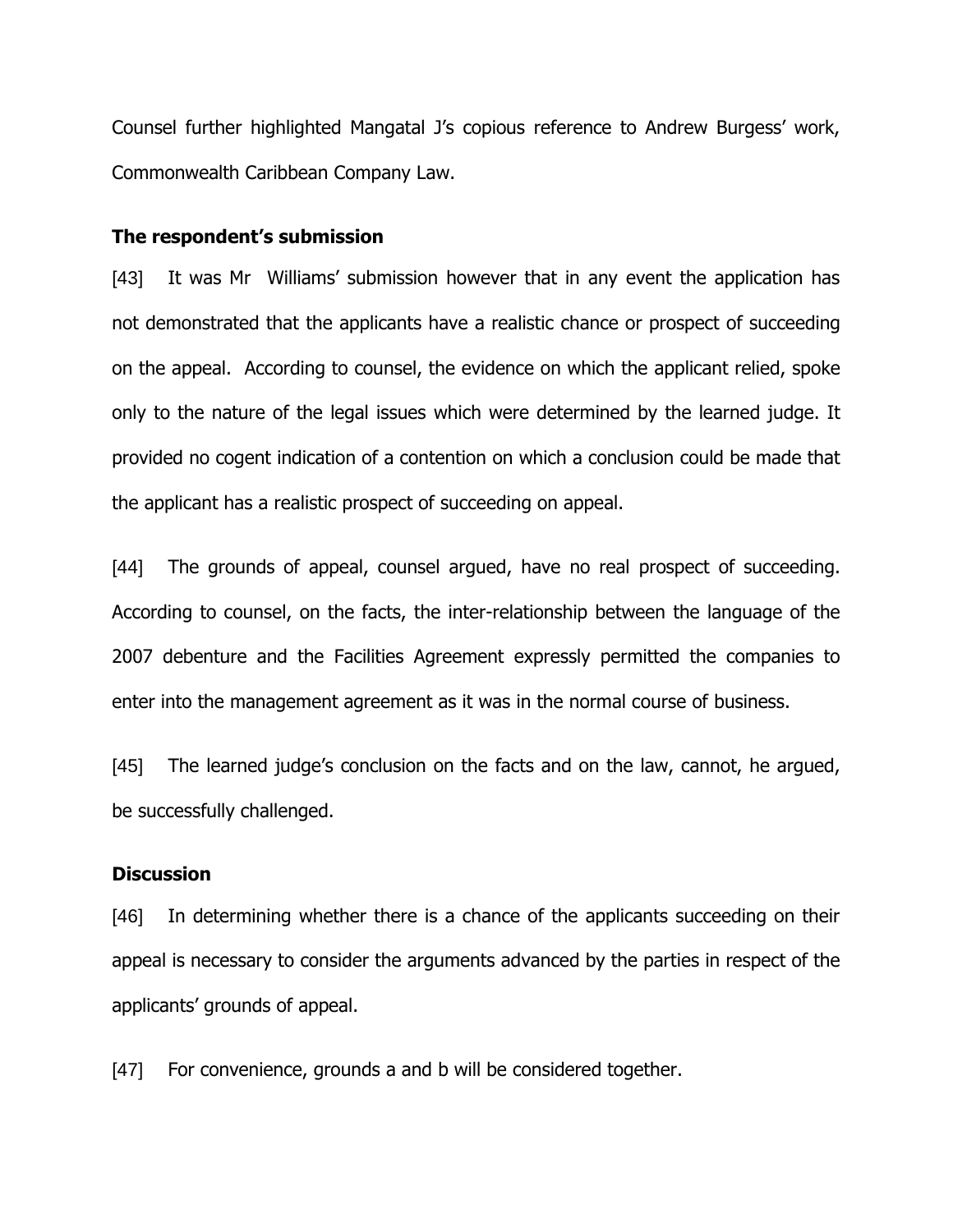# **Ground a**

"The learned trial judge erred in law in finding that the management agreement was valid in the circumstances where the management agreement created a charge in conflict with the provisions of a prior Debenture."

## **Ground b**

"The learned trial judge erred in law and failed to properly construe the management agreement and in so doing found that it was no more than an agreement for litigation funding when in fact the management agreement created a charge over the assets of the  $1<sup>st</sup>$  and  $2<sup>nd</sup>$  Appellants."

[48] Noteworthily, no evidence has been advanced or argument proffered by or on

behalf of Jade, that Jade was unaware of the existence of the 2007 Debenture. Clauses

5(a) and (b) of the 2007 Debenture created a charge "over all of the undertaking and

assets" of SSL and PPL. Clauses 5(a) and (b) provide:

## "Charge

a) As security for the due and proper performance of the Borrower"s obligations under the Facility Agreement and this Debenture and the Securities, including but not limited to the repayment of the Principal Sum and the payment of all interest thereon and all fees, charges, costs, and expenses incurred by the Lender and NCBCML. in connection with or for preserving or enforcing this or any other security, and as security for the repayment of any other monies hereafter owing in respect of further advances under the Facility Agreement or otherwise owing to the Lender and NCBCML to or, for the account of the Borrower, and as security for any other liability or obligation (actual or contingent) now or hereafter owed by the Borrower to the Lender and NCBCML, the Borrower AS BENEFICIAL OWNER HEREBY CHARGES, and so that the charge hereby created shall be a continuing security, over all of the undertaking and assets of the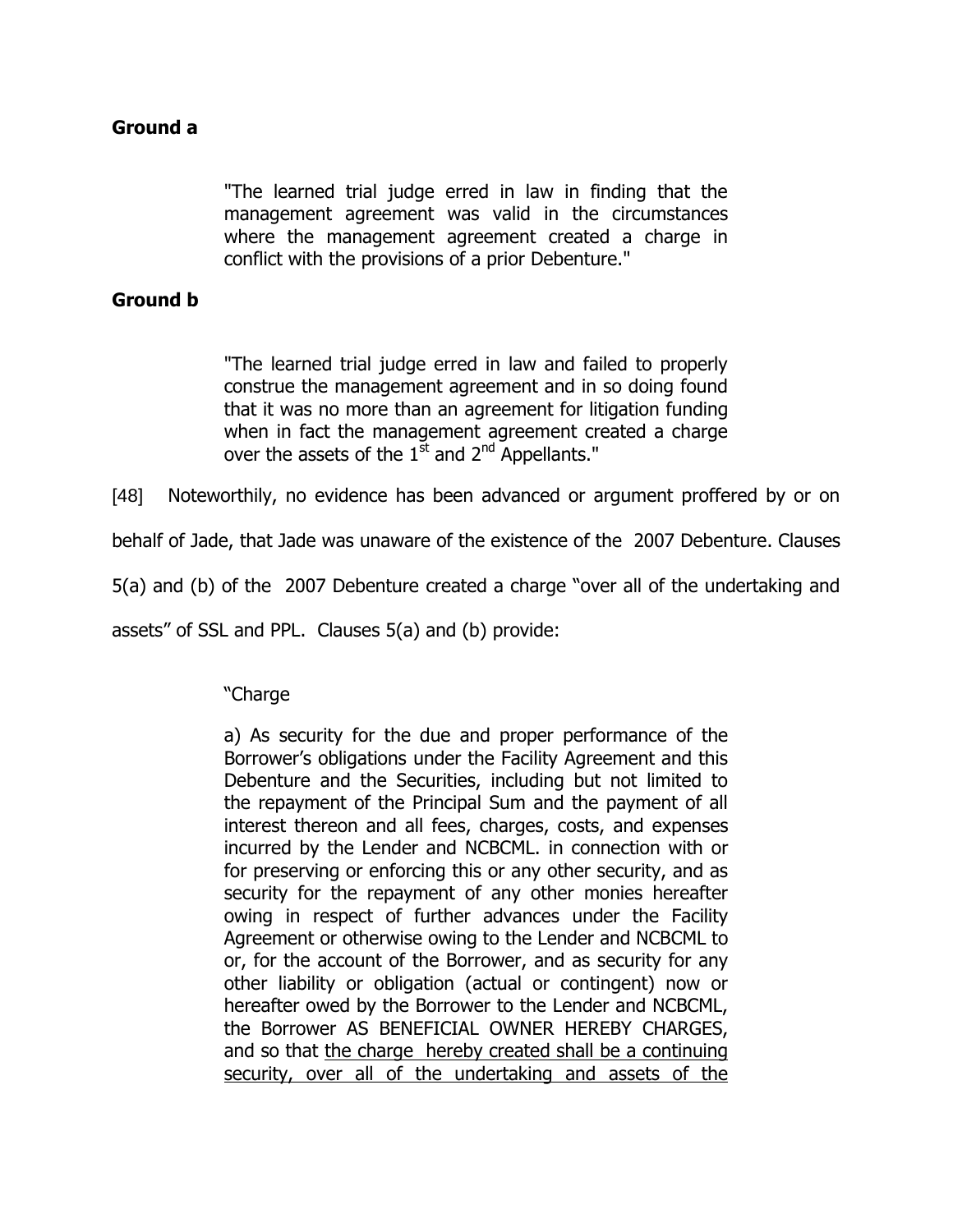Borrower, both present and future, of whatsoever kind and wheresoever situate.

b)The charge hereby created shall be a first fixed charge on the freehold and leasehold land and buildings, plant, machinery, equipment, furniture, furnishings fixtures, (including all accessories, spare parts, additions, renewals and replacements to the foregoing from time to time) shares and other securities held legally or beneficially by the Borrower issued by the other legal entities, and unpaid and uncalled capital of the Borrower, both present and future, and a first floating charge on its stock-in-trade, book debts, other accounts receivable and any other property of the Borrower, both present and future, of whatsoever kind and wheresoever situate." (Emphasis added)

[49] PPL and SSL were further expressly forbidden from encumbering the property without the prior approval of the debenture holders. Clause 7 of the 2007 Debenture reads:

"7) NO ENCUMBRANCE

The Borrower shall not without the prior written consent of the Lender and NCBCML create any mortgage, charge, assignment, sale- and –lease- back or other security interest or encumbrance whatsoever over its undertaking or assets or any part thereof except as permitted under the Facility Agreement."

[50] Clauses 4, 5, 9, 12, 18 and 36 of the Facility Agreement categorically disallowed

the sale or disposal of the assets, without the consent of the debenture holders except

in the ordinary course of business. Clauses 12.2. to 12.2.3 read:

"12.2 The Borrower undertakes with the Lender that from the date hereof until all its liabilities under this Agreement have been discharged:

12.2.1 neither the Borrower nor the Co-obligor will, without the consent of the Lender, undertake any of the following,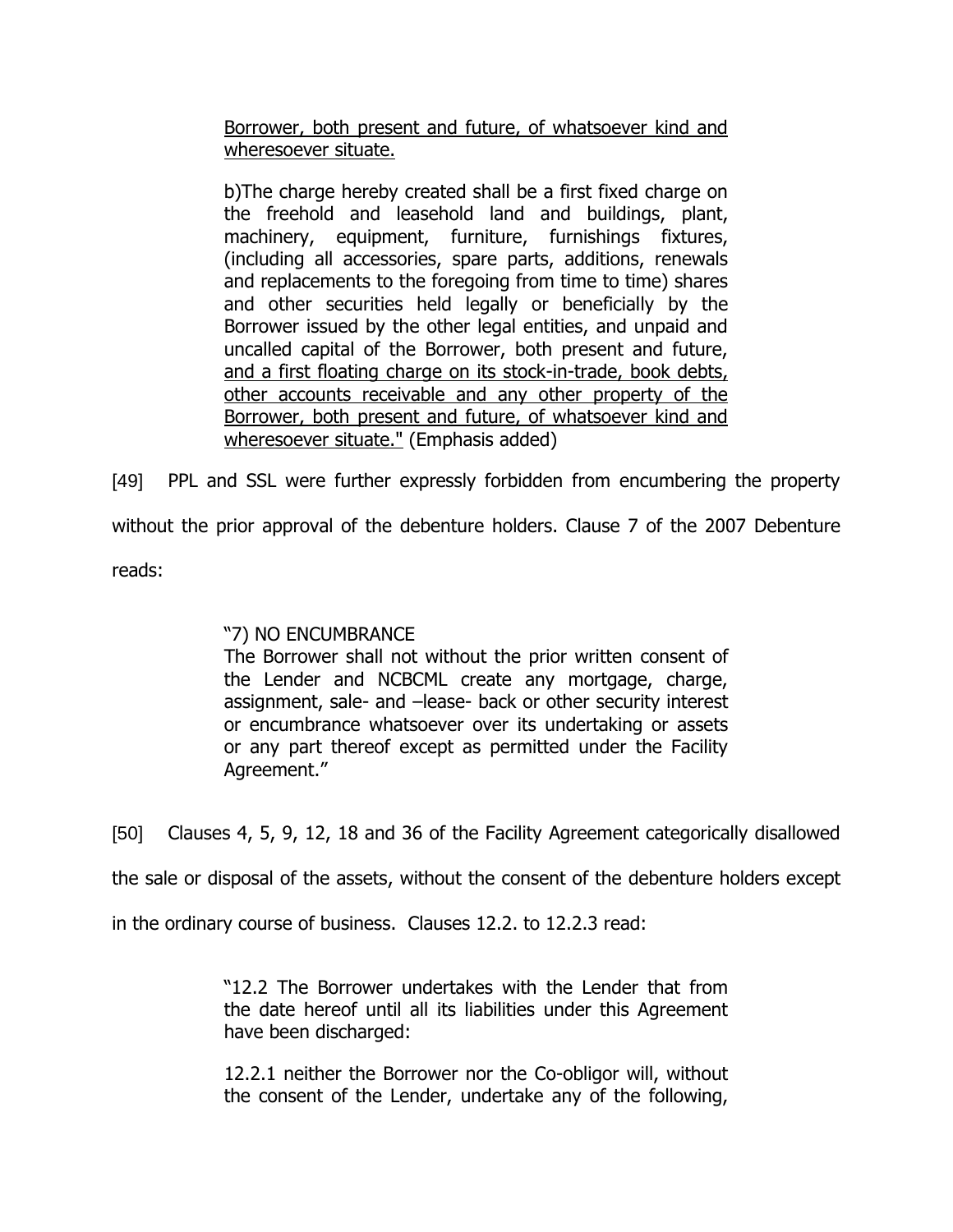as long as any obligations are outstanding under the Syndicated Facilities and this will include:-

Sale or disposal of assets except in the ordinary course of business but for the condominiums to be constructed on the Hotel Lands and which PRSL has communicated to the Lender will be sold: and

Additional indebtedness except as defined under the following clause.

12.2.2 no Debt additional to the Syndicated Facilities will be permitted except for:

12.2.2.1 current liabilities arising in the ordinary course of trading;

12.2.2.2 Incremental facilities arranged by the Lender; and

12.2.2.3 Incremental debt on a fully subordinated basis to the Syndicated Facilities, with the explicit written consent of the Lender obtained at least thirty (30) days prior to the anticipated funding date."

[51] Can an agreement which entitles Jade to the proceeds of the judgment, in the circumstances of this case, be regarded as being in "ordinary course of business"? The issue of as to what constitutes "ordinary course of business" was addressed by the Privy Council in the case, **Countrywide Banking Corporation Ltd. v. Brian Norman Dean as Liquidator of CB Sizzlers Limited (New Zealand)** [1997] UKPC 57. In that case the issue was considered in relation to section 266 of the New Zealand Companies Act.

[52] Deduced from that decision, is the necessity to consider the peculiar facts of each case objectively. In so doing regard must be had to **"**the ordinary operational activities" of the business. Gauld J, in delivering the judgment, stated at paragraph 34: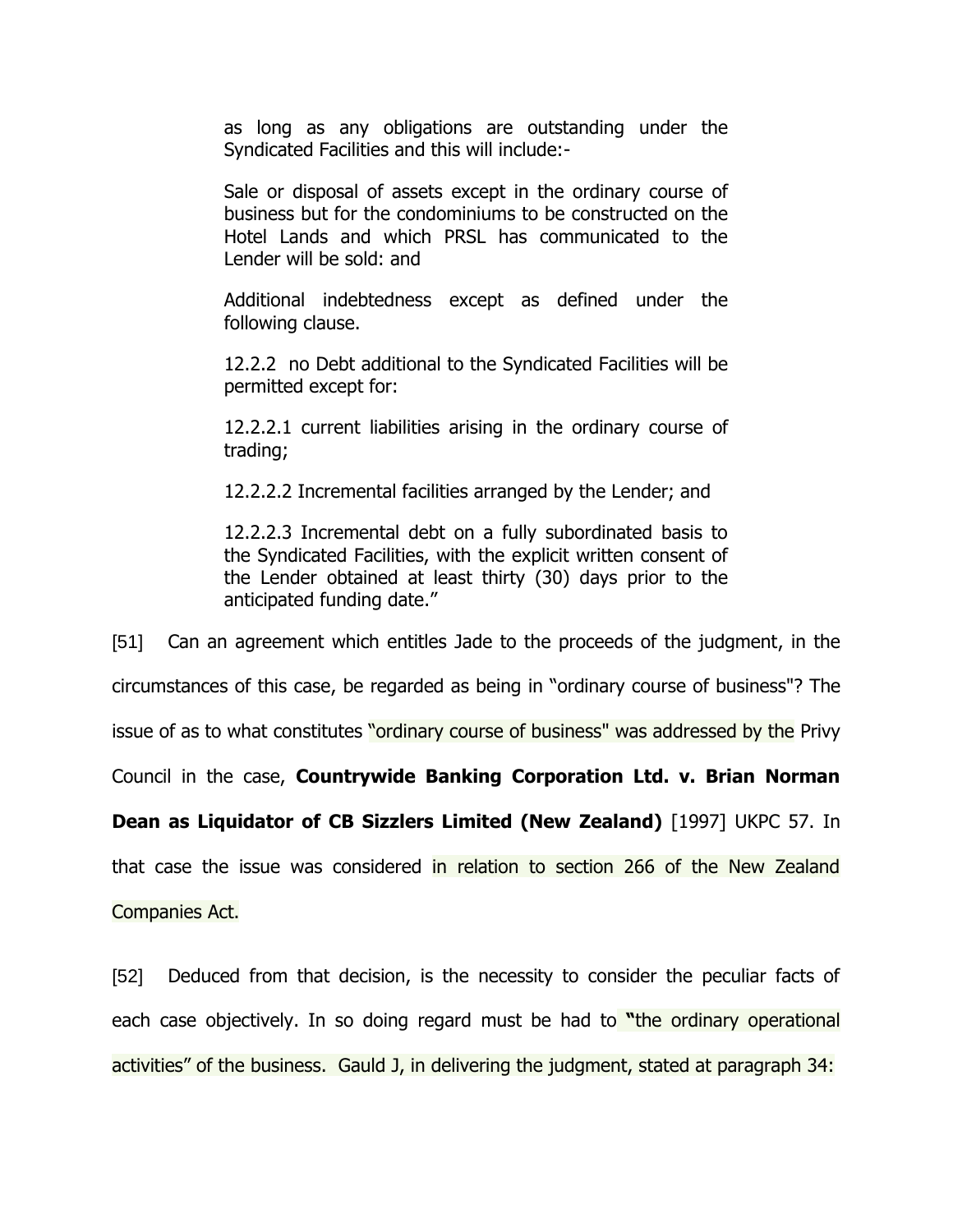"Plainly the transaction must be examined in the actual setting in which it took place. That defines the circumstances in which it is to be determined whether it was in the ordinary course of business. **The determination then is to be made objectively by reference to the standard of what amounts to the ordinary course of business.** As was said by Fisher J in the Modern Terrazzo Ltd. case, the transaction must be such that it would be viewed by an objective observer as having taken place in the ordinary course of business. While there is to be reference to business practices in the commercial world in general, **the focus must still be the ordinary operational activities of businesses as going concerns**, not responses to abnormal financial difficulties ..." (Emphasis added)

[53] The language of the drafters of sections 12.1 to 12.3 of the Facilities Agreement is unambiguous. The contracting away of the proceeds of a judgement to Jade falls outside of what the parties intended as "in the ordinary course of business".

[54] Save for "current liabilities arising in the ordinary course of trading", PPL and SSL were expressly forbidden from incurring additional debt without consent. The business PPL and SSL were engaged in was the construction of a luxury condominiums and hotel. The contracting away of sums purloined by the former directors and recovered is strongly arguable as not being "current liabilities in the ordinary course of trading". By that agreement, PPL and SSL, incurred further debt, that is, the cost of the litigation. It is by no means a specious argument that such a contract required the prior knowledge of the debenture holders.

[55] Indeed the business of PPL and SSL at that juncture had devolved to the receiver. His responsibilities included construction, maintenance and repairs, and marketing. The receiver was therefore responsible for the general oversight of the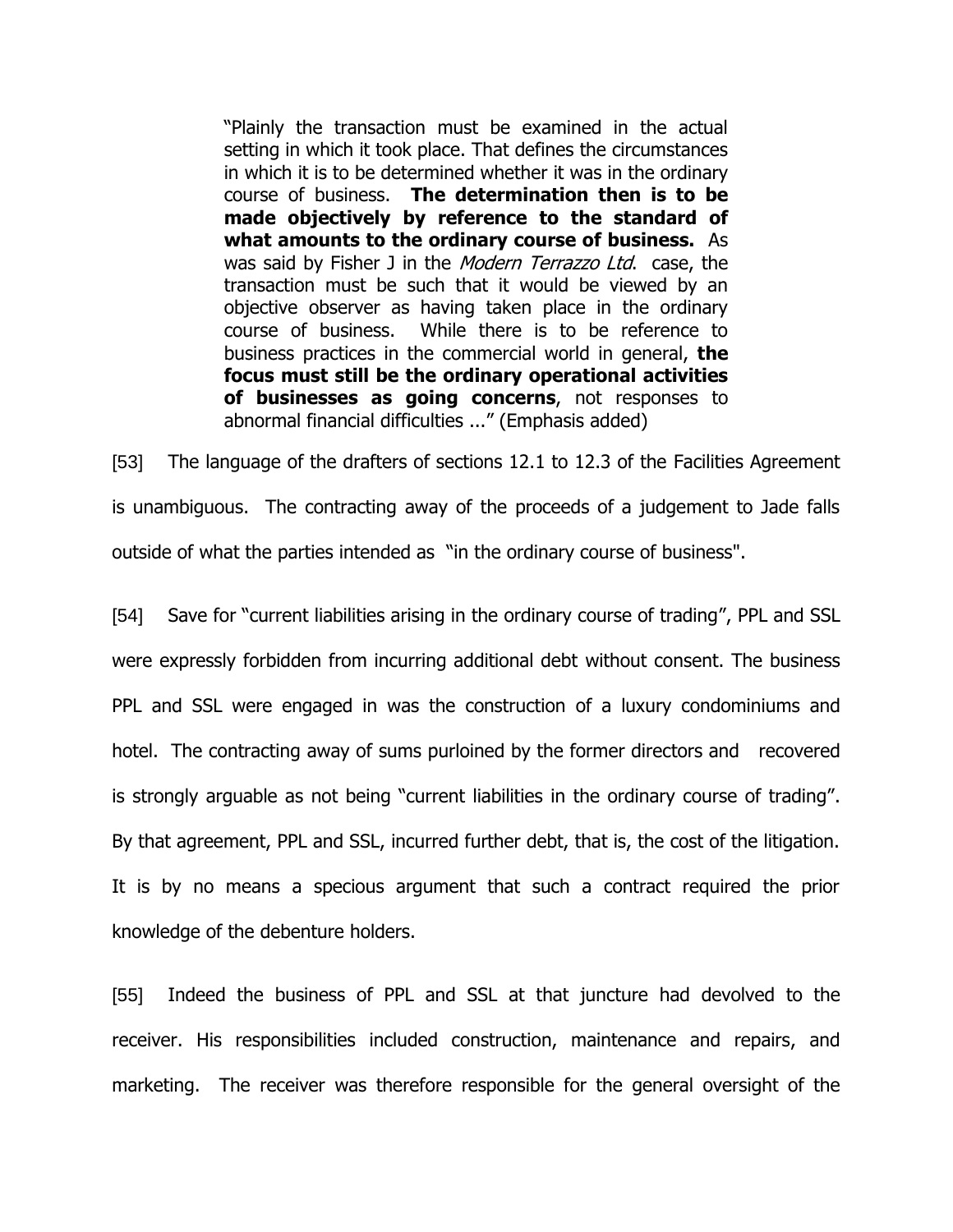operations and business of SSL and PPL. Quite apart from those responsibilities, there were also several law suits against SSL and PPL with which the receiver had to contend. It seems that the instituting of legal proceedings against the directors fell within the purview of the receiver. In any event, such an agreement required the consent of the debenture holders.

[56] It is also certainly more than a fanciful argument that the sum recovered by the said litigation was the property of the debenture holders, they having provided the capital which was purloined. In the light of the terms of the Facilities Agreement such a contract required the written consent of the debenture holders. As was averred by Mr Tomlinson in his affidavit of 8 October 2013 in opposition to Jade"s application for an injunction, such funds were to be to be utilised "to cover operating expenses to reduce [PPL and SSL"s] indebtedness to the Debenture Holders" (see paragraph [36] of the judgment of Mangatal J).

[57] It is therefore not an argument without a chance of success that the Management Agreement infringed the terms of the Facilities Agreement.

## **Did the creation of the Management Agreement trigger an event of automatic crystallization?**

#### **The Management Agreement**

[58] The Management Agreement was executed on 25 May 2009. Evidently from the correspondence between the parties as set out below the receiver was neither made aware of the parties' intention to so contract nor was subsequently informed of the said agreement. It is apparent that the receiver was only belatedly made aware of the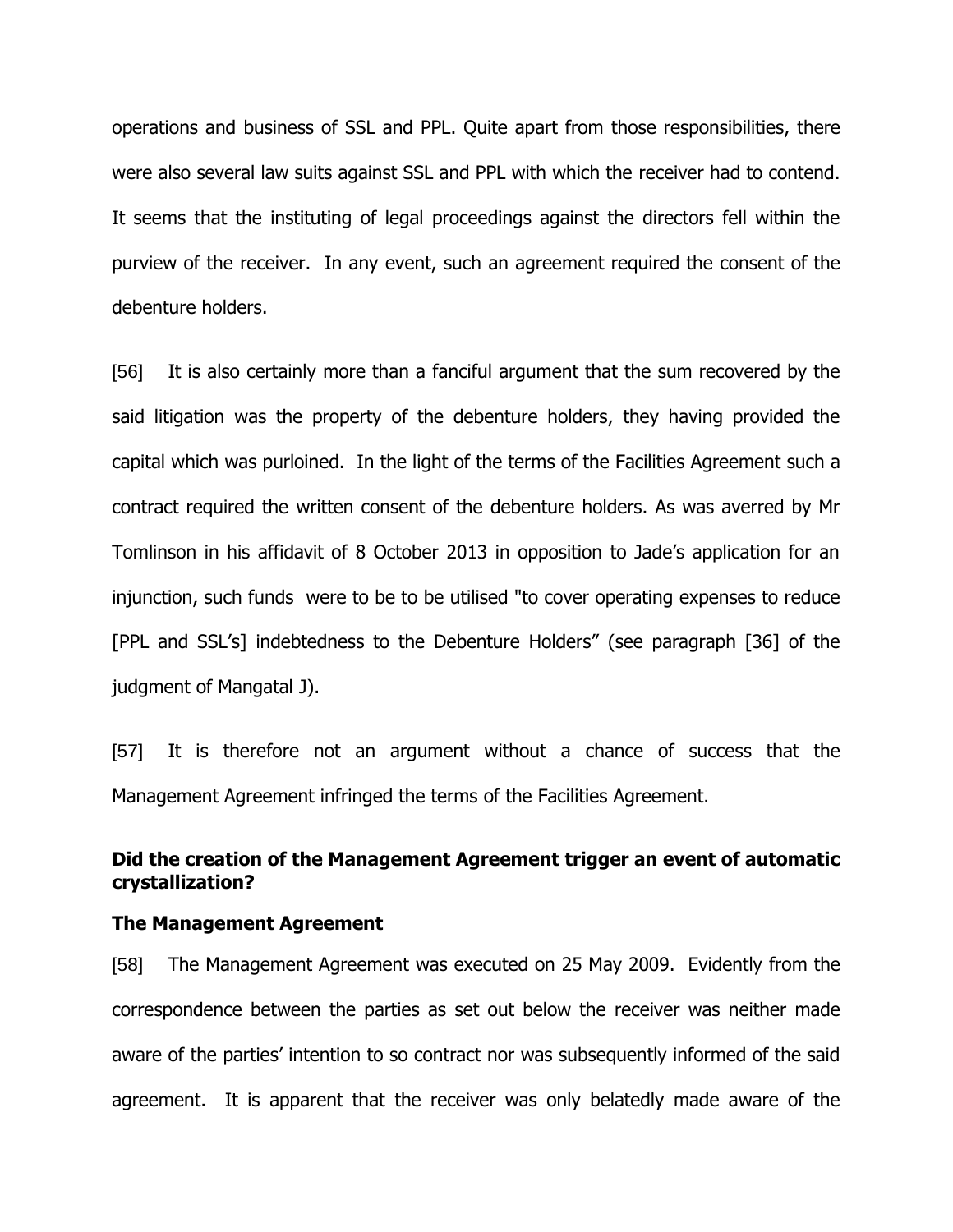terms of the Management Agreement by way of letter dated 23 September 2011 from Mishcon de Reya to him. The letter, as set out in paragraph [24] of the judgment of Mangatal J, reads:

> "We set out below a summary of the proceedings that have commenced and are on foot in various jurisdictions. The combined costs and disbursement of the litigation to date are in excess of US\$3.5 Million. We anticipate a further US\$1.5 Million will be incurred going forwards. Whilst we are hopeful of recovering through enforcement actions, there is of course no guarantee that the amounts claimed or the costs will be recovered. There is also the risks of adverse costs orders should any of the litigation be unsuccessful.

...

We also enclosed a copy of the management agreement between Jade Overseas Holdings Limited, Sanctuary Systems Limited and Palmyra Properties Limited dated 25<sup>th</sup> May 2009. By this agreement Sanctuary and Palmyra outsource management of the said litigation to Jade on terms that Jade funds the litigation in consideration of a lien over proceeds of the claims (through whatever means) to the extent of monies expended by it plus and administrative charge of 5% (of the monies advanced) and interests of  $LIBOR - 4\%$ .

Our view is that these terms are favourable from a receiver"s perspective having Jade fund the proceedings for the benefit of the companies in receivership subjected to reasonable modest interest and administrative charges. However if you wish to take charge of funding and administration of the litigation in the receivership, this is a discussion which should be taken up with Jade Overseas directly. For the avoidance of doubt we can confirm that all costs and disbursements in these proceedings to date have been paid to us by Jade and likewise we believe to the other solicitors acting in those matters as referred to above. We are happy to obtain verification if your wish."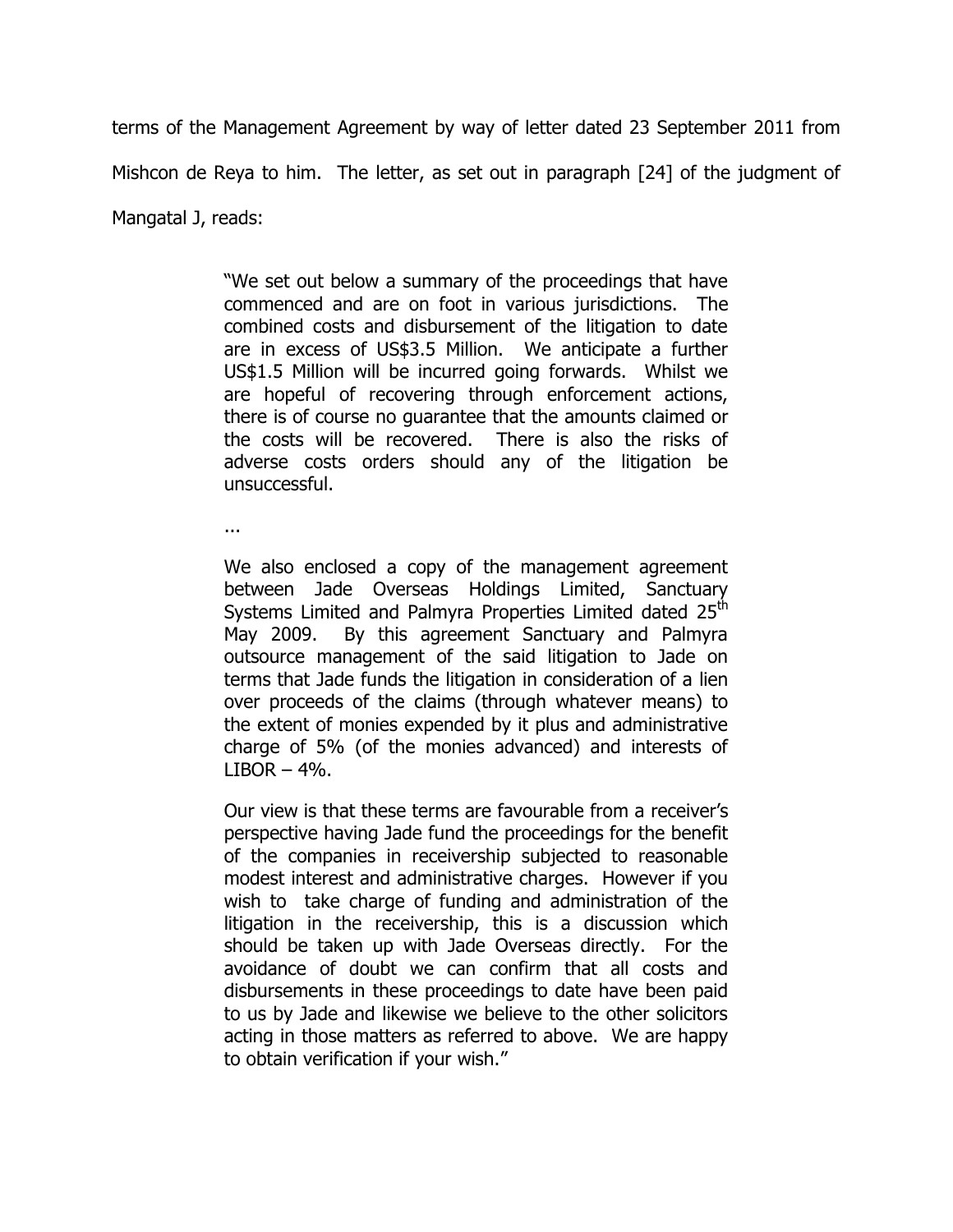[59] The receiver"s attorneys at law responded to Jade"s letter and disputed Jade"s claim. The response, as set out in paragraph [28] of the judgment of Mangatal J, stated the following as being some of reasons for so doing:

"...

(ii) The purported agreement was first brought to our clients" attention by Mischon de Reya (Mischon). However, although the letter stated that the agreement was enclosed it was in fact not enclosed hence the receiver remained unaware of the contents of the purported agreement;

...

(v) Until your letter dated June 10, 2013 the receiver had no information to support any claim or interest which Jade may have in any asset belonging to the Companies;

(vi) The purported assignment of the benefit of any recovery by the Companies in respect of the claims against Dennis Constanzo et al was in breach of the provisions of the Loan Agreement and the security interest created by the Companies in favour of National Commercial Bank and Royal Bank of Canada (the Banks) as the Companies failed to obtain the permission of the Banks to grant this purported assignment. As a result the purported assignment is invalid;

**(i) The Banks interest in the asset of the Companies were recorded at the appropriate registries required by law and hence notice to the world was given therefore any claim Jade may have would be subject to the interest of the Banks and by extension the Receiver whom they appointed to realize their interests**." (Emphasis added)

[60] Quite apart from clauses 5, 7, 12 which were referred to above, clause 16 of the

2007 Debenture likewise, in very plain language, proscribed the charging or encumbering of PPL and SSL"s business, goodwill or capital assets without the prior consent of the receiver. Clause 16 reads: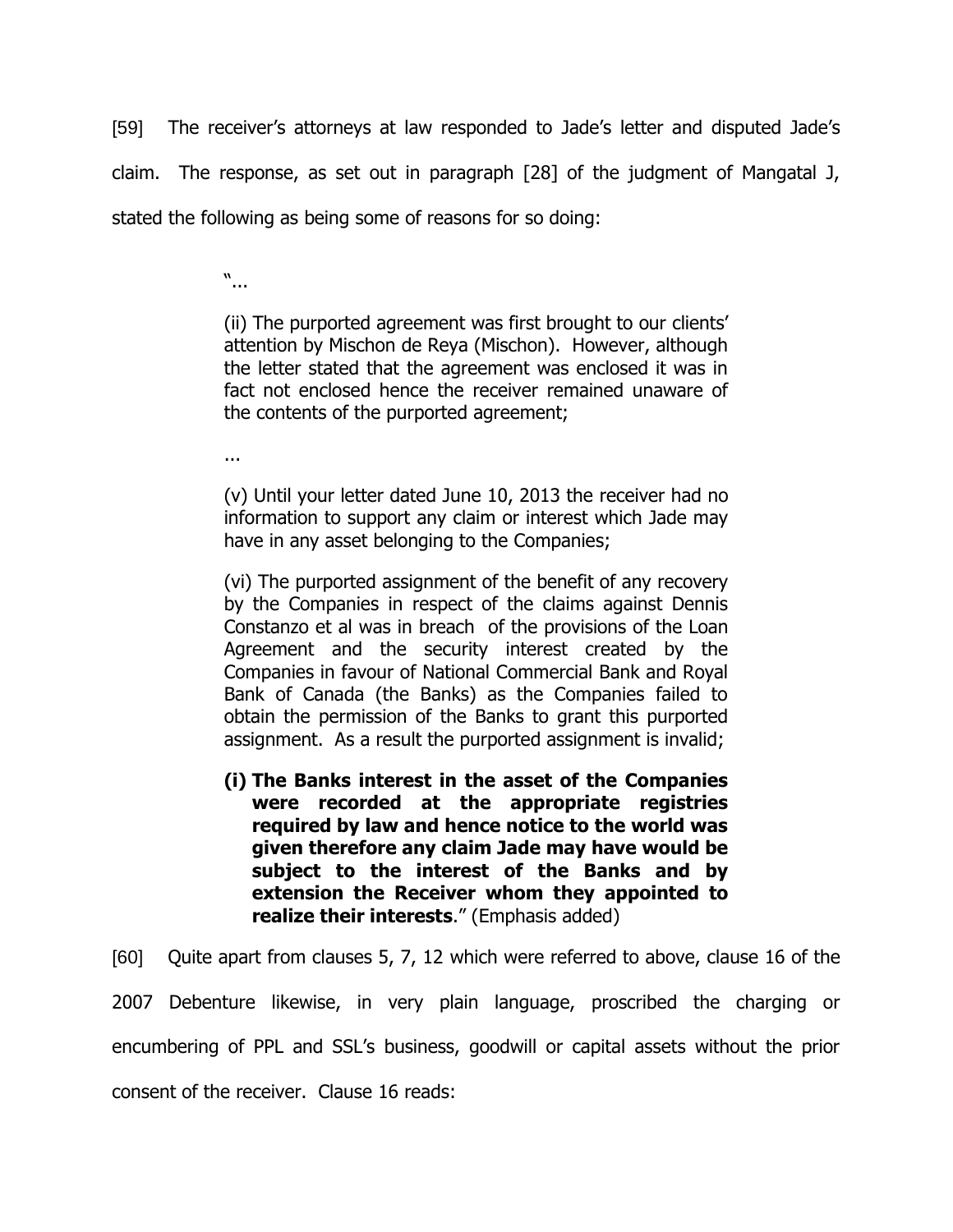"The Borrower"s Covenants

The Borrower hereby covenants with the Lender and NCBCML that at all times during the continuance of this security it will:

- i) ...
- ii) ...
- iii) comply with and perform all of the covenants and other provisions in the Facility Agreement, all of which are hereby incorporated herein by reference;
- iv) use its best endeavours to obtain all licenses necessary or desirable in relation to the carrying on of its business and promote, to the best of its power, the success and development of the said business and will not, without the written consent of the Lender and NCBCML, do or suffer to be done any act or thing whereby the said business or the goodwill thereof or the capital assets or effects thereof or any part thereof may be charged or encumbered or otherwise prejudicially affected in any way save as is herein otherwise specially provided;..."

Mr Gordon directed the court"s attention to section v of the Management Agreement

which states:

"Furthermore, should there not be any recoveries or awards within a 10 year period [PPL and SSL] guarantee the recovery of costs and fees to Jade with its full assets"

[61] If, as asserted by counsel that the Management Agreement was not executed in the "ordinary course of business", and also contains a forbidden charge, it seems that the following effects enumerated by Mr Gordon are meritorious, that is, the charge conflicts with the provisions of the 2007 Debenture; the priority status of a debenture holder whose charge "was registered in accordance with the provisions and formalities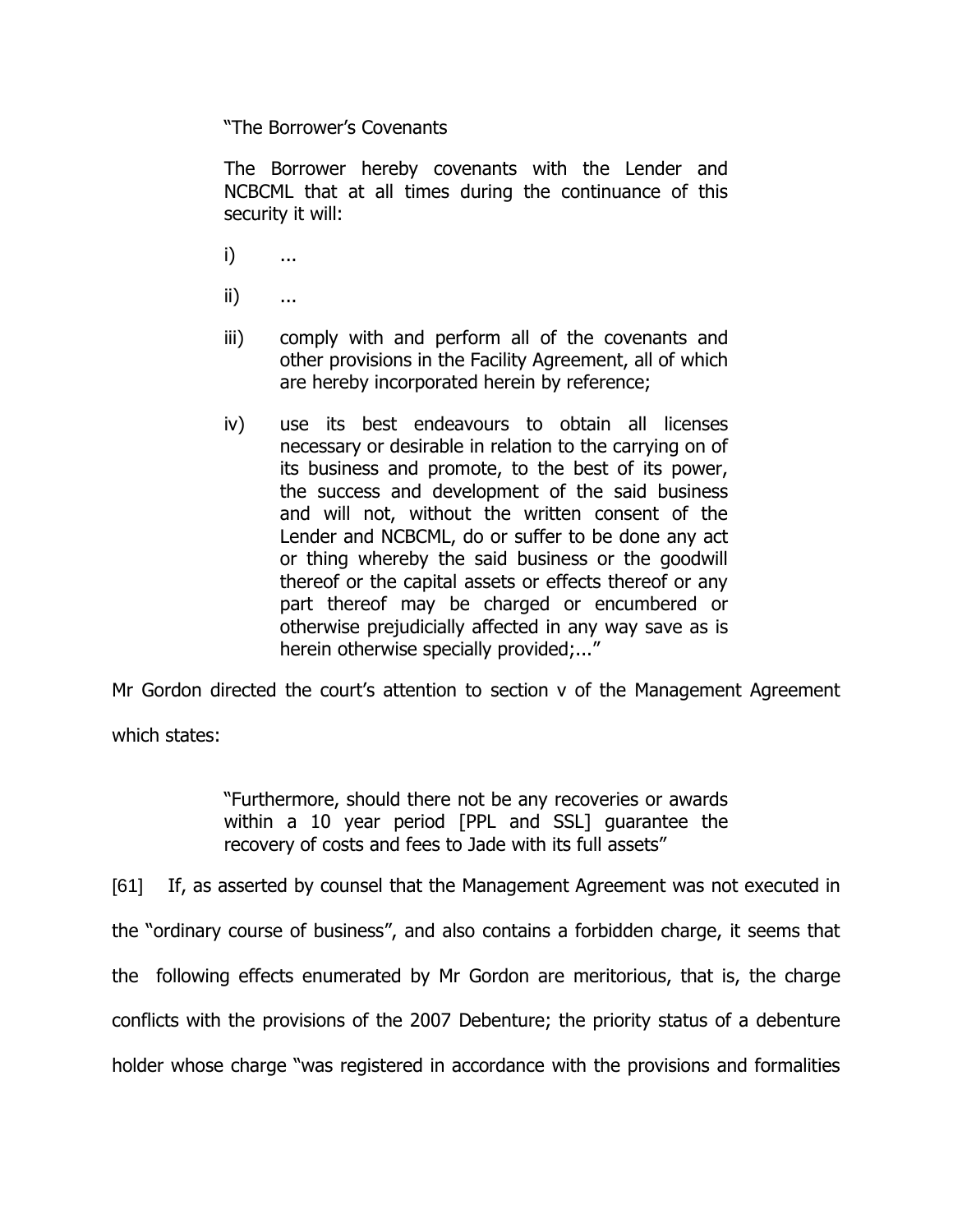of the law, could be overturned by a subsequent charge; and "that a borrower is able to withhold information from a chargee regarding the creation of a subsequent charge notwithstanding the provisions of the earlier charge forbidding same.

## **The effect of the Management Agreement**

[62] The question is, whether the creation of that subsequent charge, pursuant to the Management Agreement, without the debenture holder"s permission triggered automatic crystallization has a chance of succeeding on appeal? Crystallization of Floating Charge is dealt with at clause 9 of the 2007 Debenture. It reads:

> "**Notwithstanding anything hereinbefore contained, the floating charge hereby created pursuant to clause 5 above, shall become crystallized and automatically converted into a fixed charge** and the principal monies hereby secured shall become immediately repayable and all unpaid interest which has accrued hereunder and any other monies hereby secured shall become immediately payable and this security enforceable on the occurrence of any of the following, each an event of default:-

- i) ...
- ii) if the Borrower makes default in the observance and performance of any covenant set forth in the Facility Agreement, or is otherwise in breach of the Facility Agreement and fails to cure the same as according to the terms provided under the facility Agreement;
- ii) ...
- iv) ...
- v) if the Borrower makes default in the observance and performance of any covenant set forth in this Debenture or in any of the of the other part of the Security Package, or is otherwise in breach of this Debenture or of any of the other documents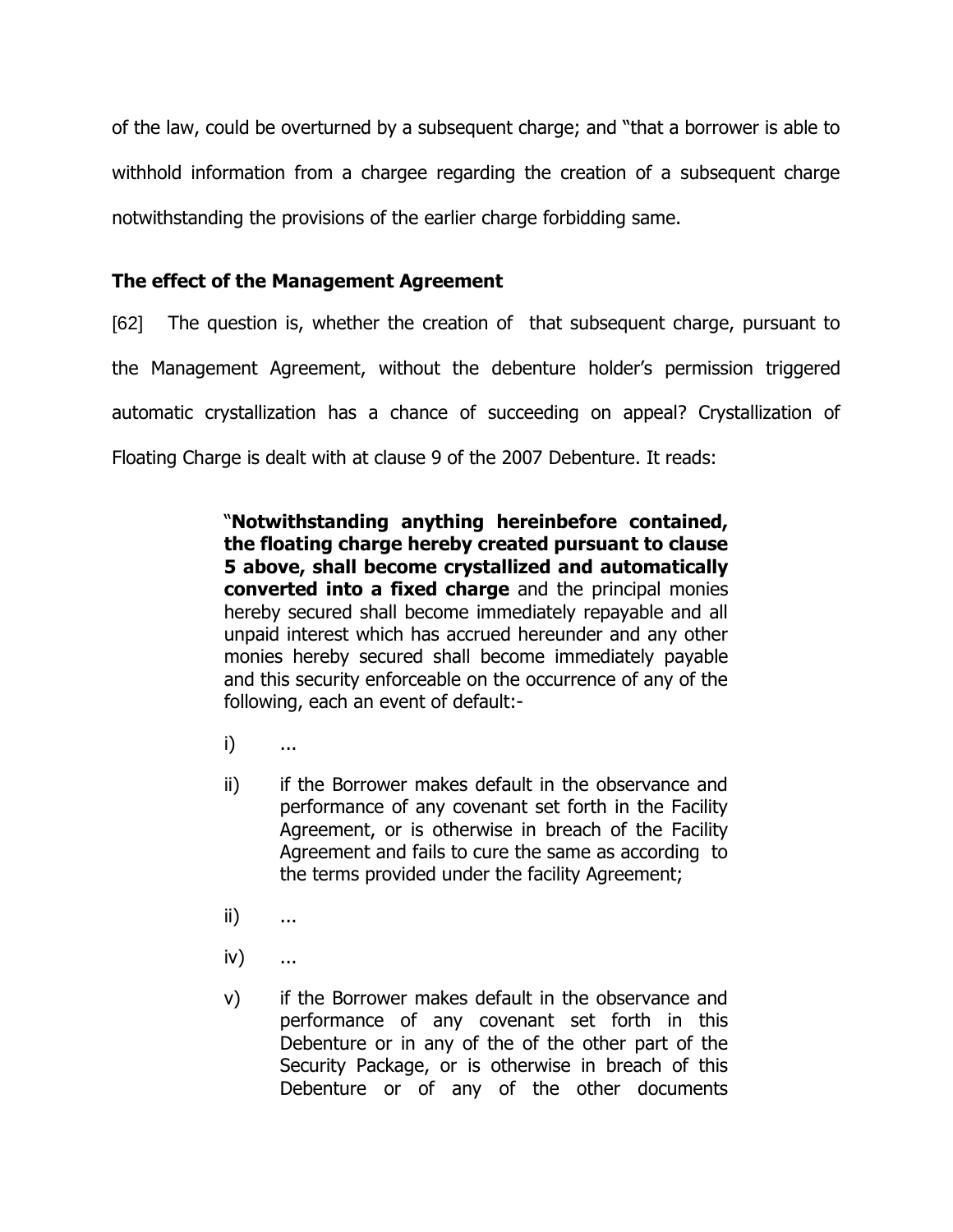comprising the Security Package and such default is [sic] continues beyond the time allowed in the Facility Agreement;

- vi) if any encumbrancer takes possession of any property of the Borrower or any part thereof;
- vii) ...
- viii) if all or any of the charges and in particular the charge referred to in Clause 5 hereof shall for any reason cease or fail to rank as a first priority charge against the assets thereby purported to be charged in favour of the Lender;
	- ...
- xiv) if the Borrower shall dispose of or enter into any contract to dispose of all or substantially all of the assets of the Borrower..." (Emphasis added)

[63] Andrew Burgess, in his text, Commonwealth Caribbean Company Law states the

modern position thus:

"An area in the law relating to crystallisation which remains very unsettled is that of the legal effectiveness of what are referred to as 'automatic crystallization clauses.' Automatic crystallisation clauses are clauses found in debentures which provide for the floating charge to crystalise on the occurrence of specified events of default and this is whether or not the debenture-holder knows that the event has occurred and whether or not the debenture-holder wants to enforce the charge as a result of the happening of the event.

An evaluation of the case law indicates that the older authorities without deciding the issue, point to the theory that automatic crystallisation clauses are legally ineffective...

The more recent cases are somewhat equivocal but on balance appear to incline in favour of the effectiveness of automatic crystallisation...

It is submitted that the crux of the doctrinal problem associated with automatic crystallisation lies in whether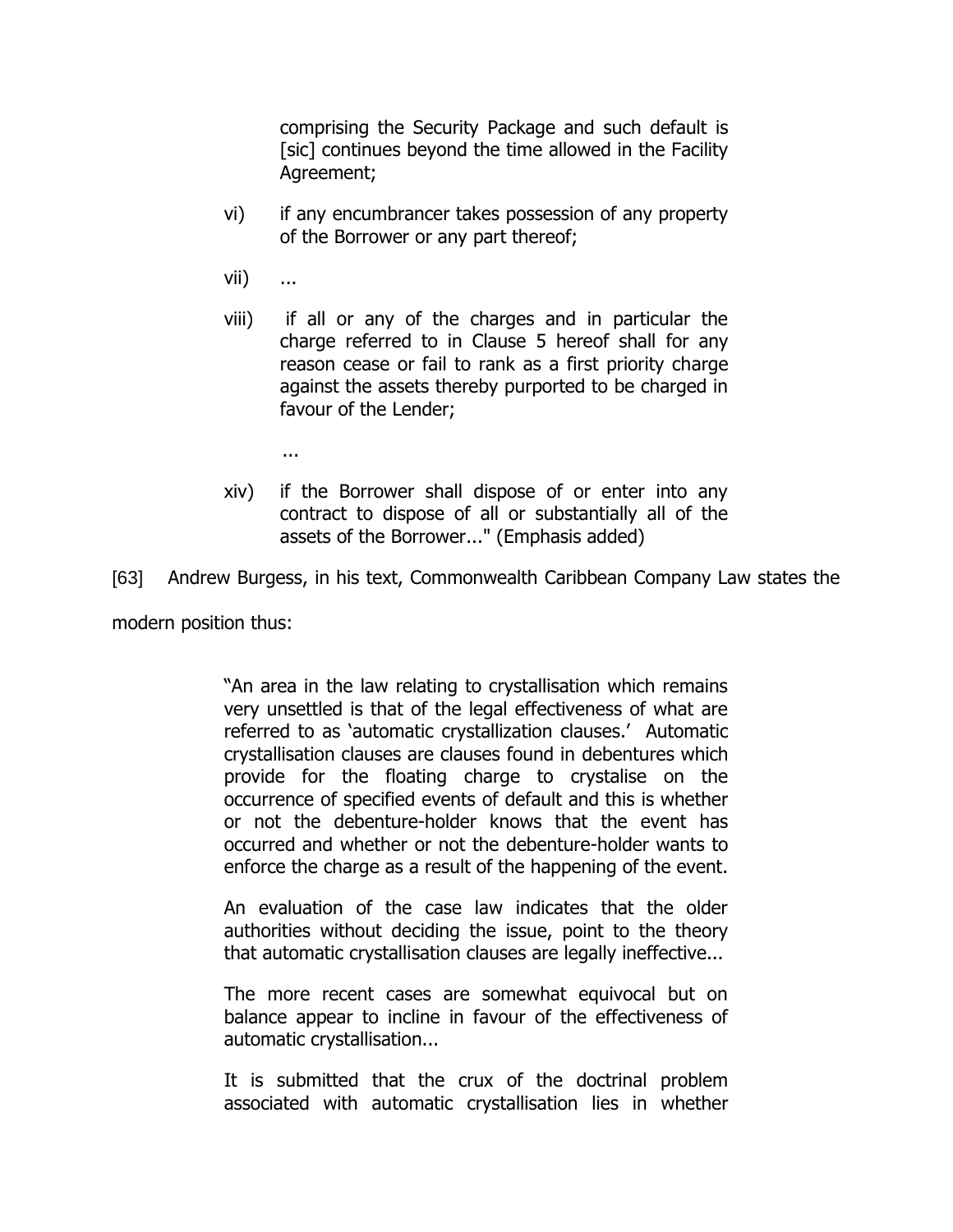parties are free to contract in respect of crystallization events. If they are, automatic crystallisation clauses are ipso jure legally valid; if they are not, but their contractual freedom is restricted, then such clauses are invalid. **The better view appears to be that courts have no legal basis on which to ignore the contractual agreements of parties**." (Emphasis added)

[64] The parties have expressly agreed that "the floating charge...shall become crystallized and automatically converted into a fixed charge".

[65] In light of the forgoing it cannot in my view be reasonably asserted that applicants are without a chance of the appeal succeeding.

[66] A further important consideration in determining whether to accede to the applicants' request to grant a stay is that Jade is an overseas company. The unchallenged evidence of De Andra Butler is that if a stay is refused and the applicants' appeal succeeds, Jade has no assets in this jurisdiction against which proceedings to enforce a judgment could be instituted.

[67] It was also Ms Butlers" evidence that the SSL and PPL are indebted to the debenture holders in the sum of US\$60,000,000.00. It is Ms Butlers" evidence that if a stay is refused and the sums paid to Jade, the applicants will be seriously disadvantaged should the appeal succeed. Indeed, it is her evidence that the appeal would be rendered nugatory.

[68] Jade has however not asserted that it will suffer financial loss and hardship if the said sum is not paid pending the appeal. The evidence is that the said sum is being